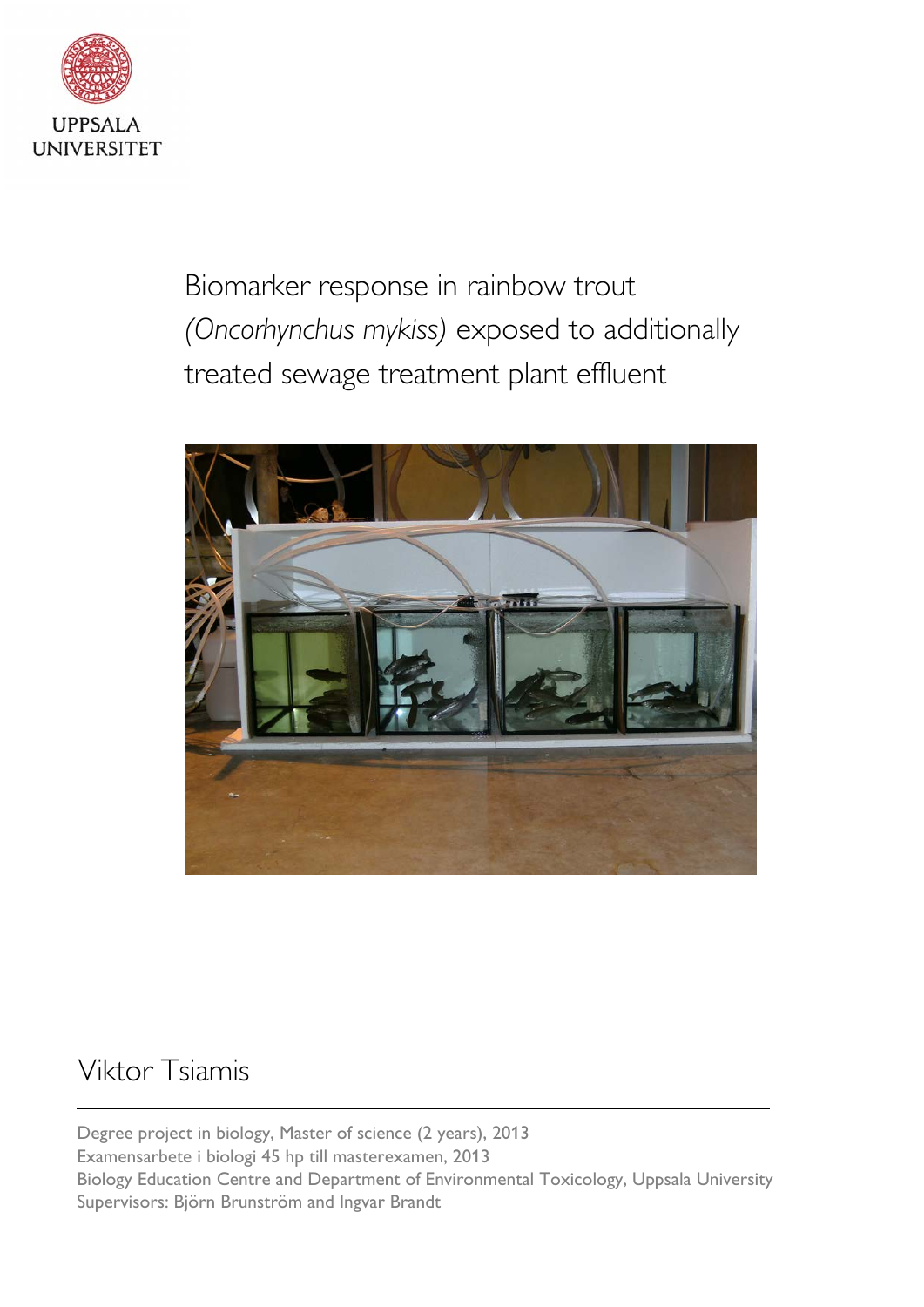# **Contents**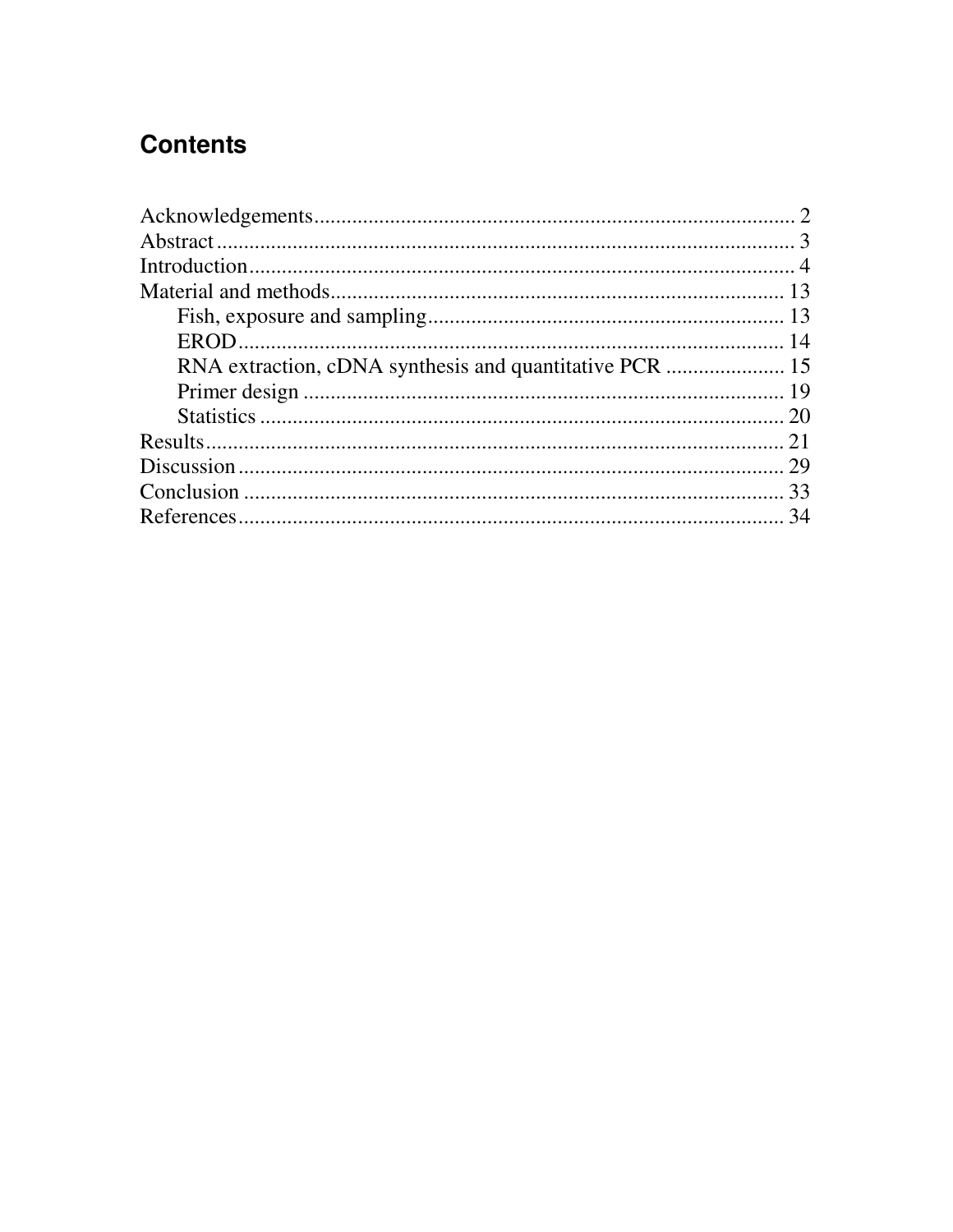# **Acknowledgements**

I am very thankful to Prof. Björn Brunström and Prof. Ingvar Brandt who have been supervising my degree project and giving me excellent feedback. Equally big thanks to Kai Gao who taught me all the necessary laboratory methods and also helped me during labor intensive parts during my project. Thanks to everyone at the department of Environmental Toxicology for helping me by answering my questions and making the department such a lovely place. Last but not least thanks to Berndt Björlenius and Jimmy Söderling who set up the additional treatment equipment in the sewage treatment plant.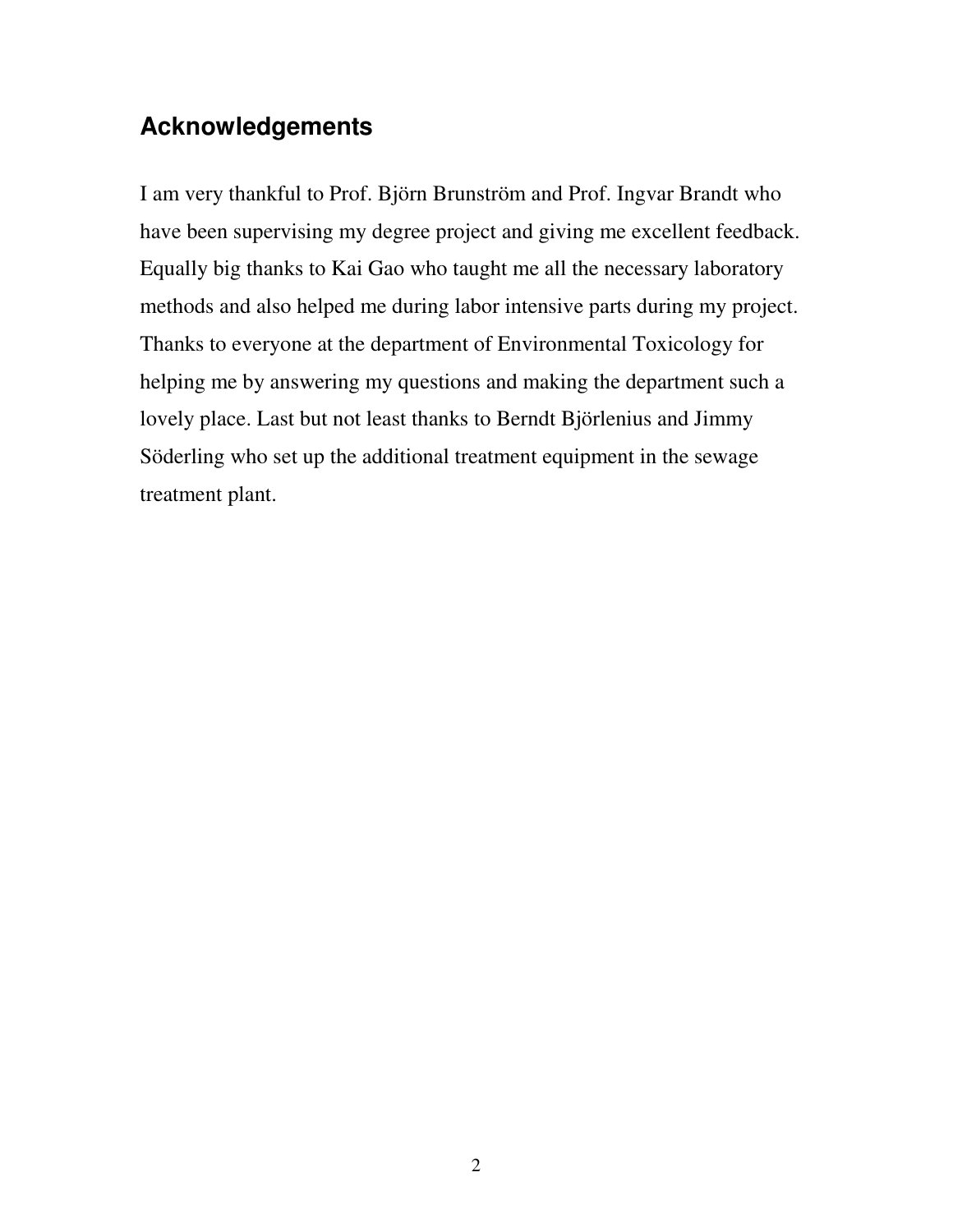## **Abstract**

The global extensive use of pharmaceuticals has led to a widespread contamination of the environment. After usage the major part of the pharmaceuticals ends up in the sewage and finally in sewage treatment plants. Sewage treatment plants are primarily constructed to remove eutrophicating substances and microbial contaminants but are inefficient in removing many pharmaceuticals. The left over pharmaceuticals are then let out in recipients in high enough concentrations to cause adverse effects in wild fish populations. Furthermore pharmaceuticals are found in drinking water. These findings have urged development of new treatment technologies that are capable of removing pharmaceuticals to a higher degree. In this study two promising treatment methods were evaluated by biological testing. Rainbow trout *(Oncorhynchus mykiss)* were exposed to sewage treatment plant effluent water, ozonated effluent water and effluent water filtered through activated carbon. Fish exposed to tap water served as controls. Gill ethoxyresorufin O-deethylase (EROD) activity was measured along with mRNA transcript analysis in gill and liver of 15 genes involved in xenobiotic metabolism, oxidative stress and estrogen receptor activation. In general activated carbon filtered water showed reduced EROD activity and down regulation of two of the three analyzed cytochrome p450 (CYP) genes and glutathione S-transferase A (GST A) compared to effluent, indicating the ability of activated carbon to remove xenobiotics from the water. Ozonation of the water also resulted in reduced EROD activity along with down regulation of the CYP1A genes in gills. However carbonyl reductase A (CBR A) was slightly induced in gills of fish exposed to ozonated water, indicating incomplete removal of chemicals and/or formation of toxic products.

*Keywords: rainbow trout, sewage treatment, pharmaceuticals, gene expression, EROD, oxidative stress, xenobiotic metabolism, estrogen*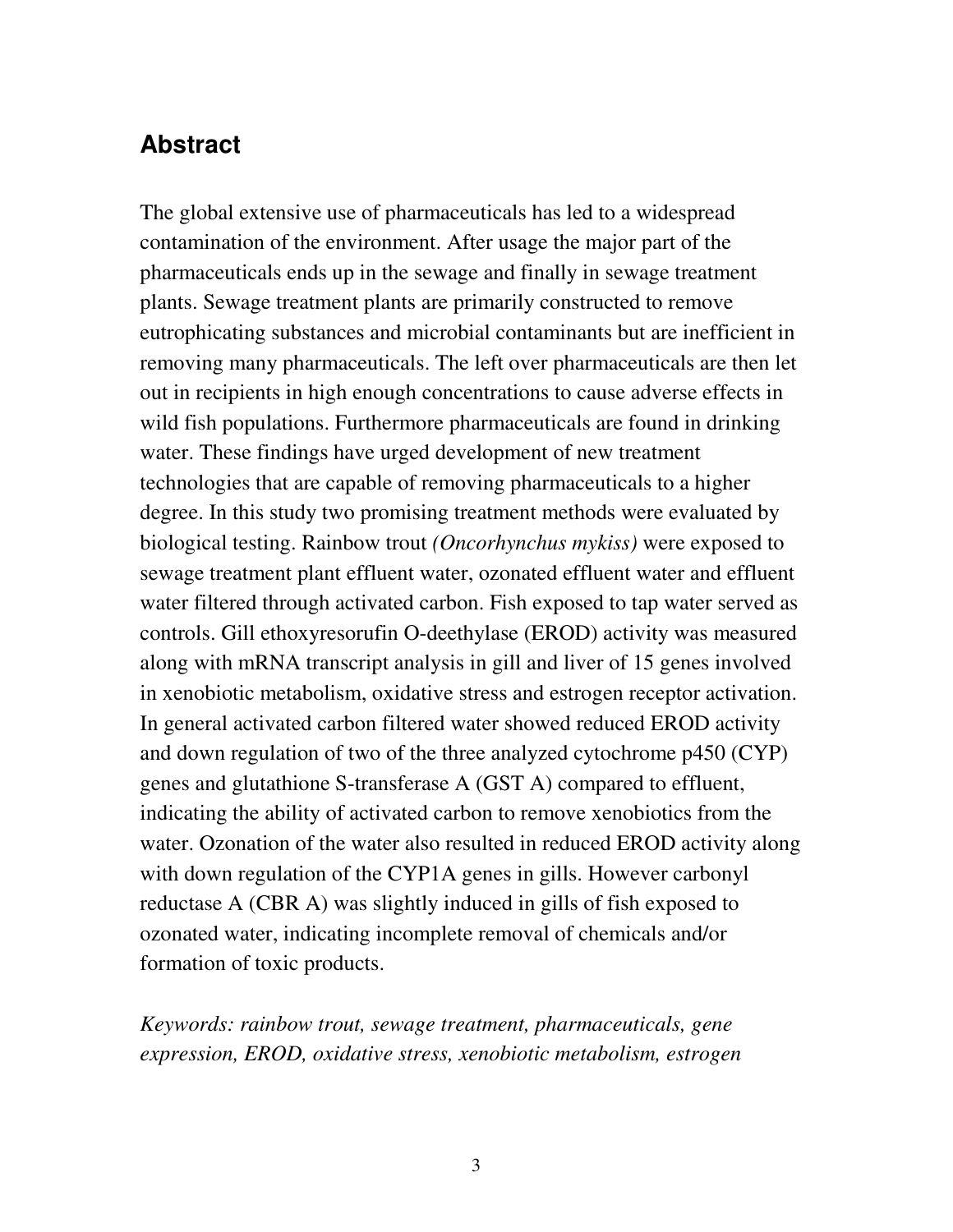### **Introduction**

In the 1960s pollution caused by sewage outlets was given a lot of attention in Sweden. Lakes were overgrown by vegetation and algal blooms increased due to eutrophication, mass fish death was caused by anoxic conditions, people got ill while bathing due to microbial contamination and heavy metals were found in lake sediments. In the 1970s large economic efforts were put into building and improving municipal sewage treatment plants (STPs) and giving subsidies to industries to treat their sewage. At that time STPs were mainly constructed to remove eutrophicating substances such as nitrogen and phosphorus, organic substances and microbial contamination. The introduction of STPs resulted in a decreased release of these substances to recipients. Nevertheless the outgoing waters of STPs still contribute eutrophicating substances. Furthermore, various chemicals end up in the sewage and consequently gather in STPs which then act as point sources for pollutants that are not efficiently removed (Naturvårdsverket, 2010).

The comprehension that chemicals are released from STPs has been given increasing focus the last decades. Chemical analysis of STP effluent water and surface water of recipients shows that steroid hormones and pharmaceuticals still exit as active substances after treatment (Camacho-Muñoz *et al.*, 2010; Carballa *et al.*, 2004; Martìn *et al.*, 2012; Zorita *et al.*, 2009). The pharmaceuticals found in effluent water are those most extensively used, such as anti-inflammatory substances/pain killers, antibiotics, lipid regulators, beta blockers and synthetic hormones (Christen *et al.*, 2010). In general the main load of pharmaceuticals which enters the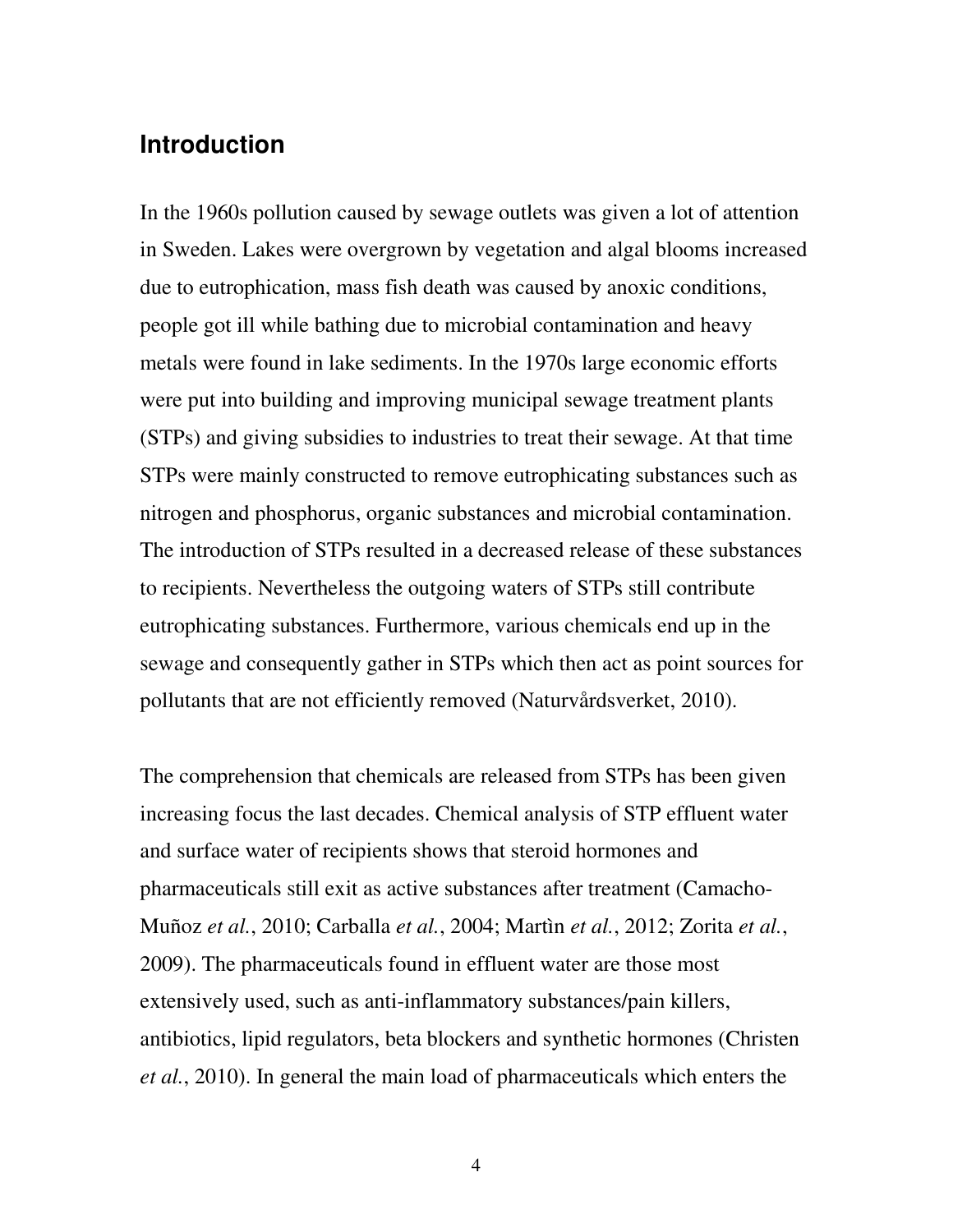waste water system come from excretion by users, whereas a smaller amount is discarded directly, for example in toilets (Kaplan, 2013). In addition production facilities have been shown to be major contributors at certain locations, resulting in particularly high concentrations in recipients (Larsson *et al.*, 2007; Phillips *et al.*, 2010). After usage, pharmaceuticals are excreted either as the mother compound or as metabolites. The conjugated metabolites are usually inactive but can be reactivated by microbes in STPs or in the environment (D'Ascenzo *et al.*, 2003).

The purpose of pharmaceuticals is to produce specific physiological responses in target organisms, mainly in humans but also in animals. Since vertebrates have similar endocrine systems, metabolic pathways and molecular targets, there is risk for unwanted effects in non target organisms exposed to pharmaceuticals in the environment (Christen *et al.*, 2010). The cases of intersex (oocytes in males) and vitellogenin (egg yolk precursor) induction in wild populations of fish living in rivers receiving STP effluents have been attributed to estrogenic contaminants and anti-androgens (Bjerregaard *et al.*, 2006; Blazer *et al.*, 2007; Jobling *et al.*, 1998). How severe these effects are on populations of wild fish is hard to know, but since the pharmaceuticals affect the physiology of the reproductive organ the ability to reproduce may be decreased (Kidd *et al.*, 2007). Furthermore estrogenic substances may alter the mating behavior rendering the fish less successful in breeding. In fact fish exposed to environmentally relevant levels of an anti-anxiety drug have shown increasing feeding rates and reduced sociability (Brodin *et al.*, 2013). Induction of genes involved in xenobiotic metabolism and oxidative stress in fish exposed to STP effluents also indicate that other adverse effects may arise (Albertsson *et al.*, 2009;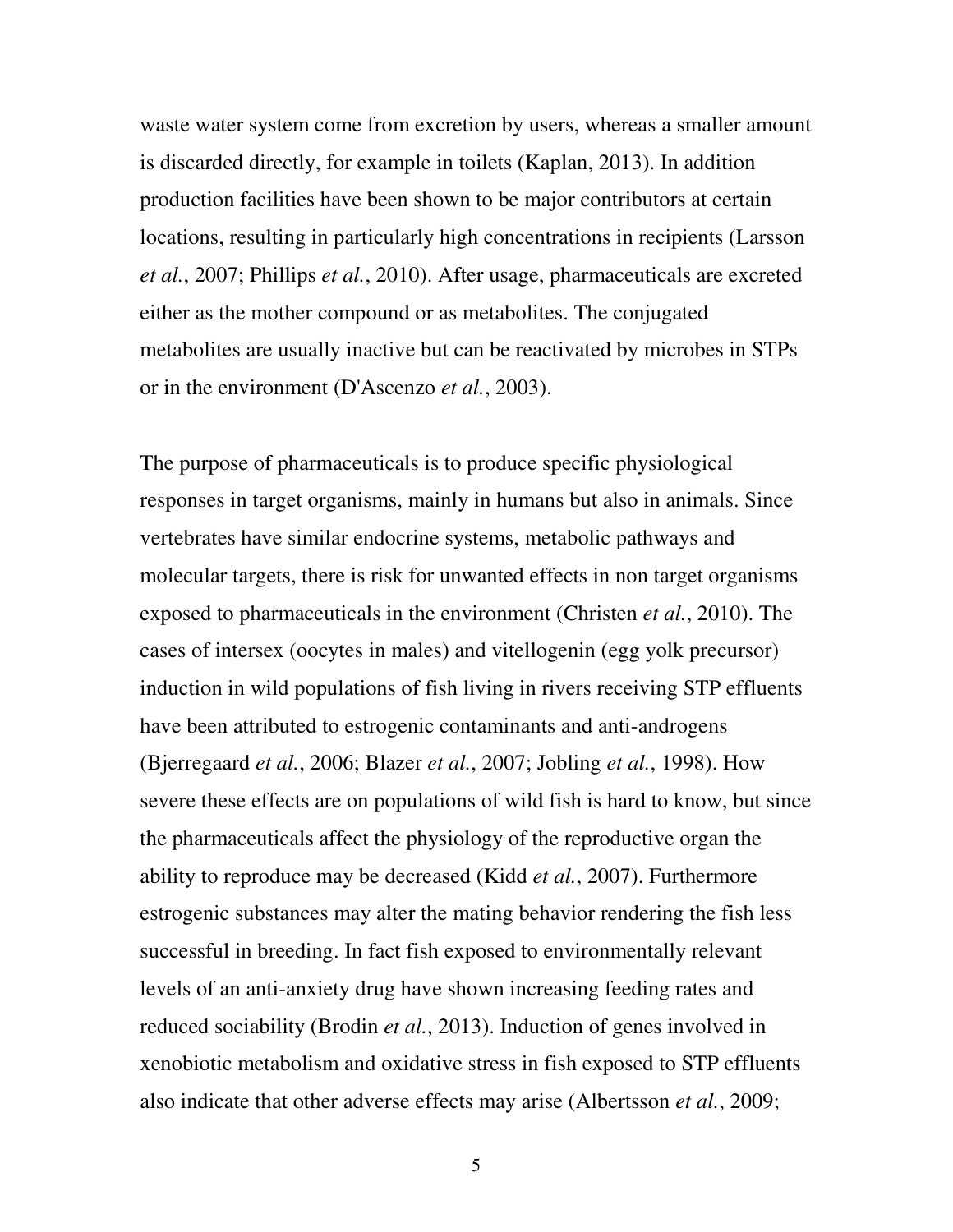Cuklev *et al.*, 2012; Jönsson *et al.*, 2002; Samuelsson *et al.*, 2011; Sturve *et al.*, 2008). The realization that pharmaceuticals probably already affect wild biota in recipients of STP effluent has led to concern. What may be even more worrying is that drinking water has been found to contain pharmaceuticals (Kaplan, 2013). So far the risks for human health impacts due to pharmaceuticals in drinking water is considered very unlikely according to a report from The World Health Organization (WHO, 2012). However with the global increase of the human population and the increased industrialization the consumption of pharmaceuticals will likely increase, and with that also the concentration in STP effluents. In Sweden the sale of defined daily doses (DDD) of pharmaceuticals per 1000 inhabitants has increased from 1256 to 1717 from the year 2000 to 2012, corresponding to an increase of almost 27 %. During the same time period the economic value of sales increased from 21 to 36 billion SEK, which is an increase of 41% (Apotekens Service, 2013). The need for increased removal efficiency for pharmaceuticals in STPs has prompted a surge of research on additional treatment steps. Methods such as chemical oxidation processes by adding ozone, chlorine dioxide or hydrogen peroxide have shown great reduction of pharmaceuticals. Of these methods ozonation seems like the most promising alternative (Oulton *et al.*, 2010). However studies indicate that toxic intermediates are formed during oxidation treatments, resulting in induction of stress proteins, reduced survival or growth rates in test organisms (Cuklev *et al.*, 2012; Gagné *et al.*, 2007; Stalter *et al.*, 2010b). Other methods capable of increasing removal rates are filtration through nanomembranes and reverse osmosis. Yet another method is to use a membrane bioreactor which combines membrane filtration with biodegradation of pollutants. This method is considered more efficient than conventional activated sludge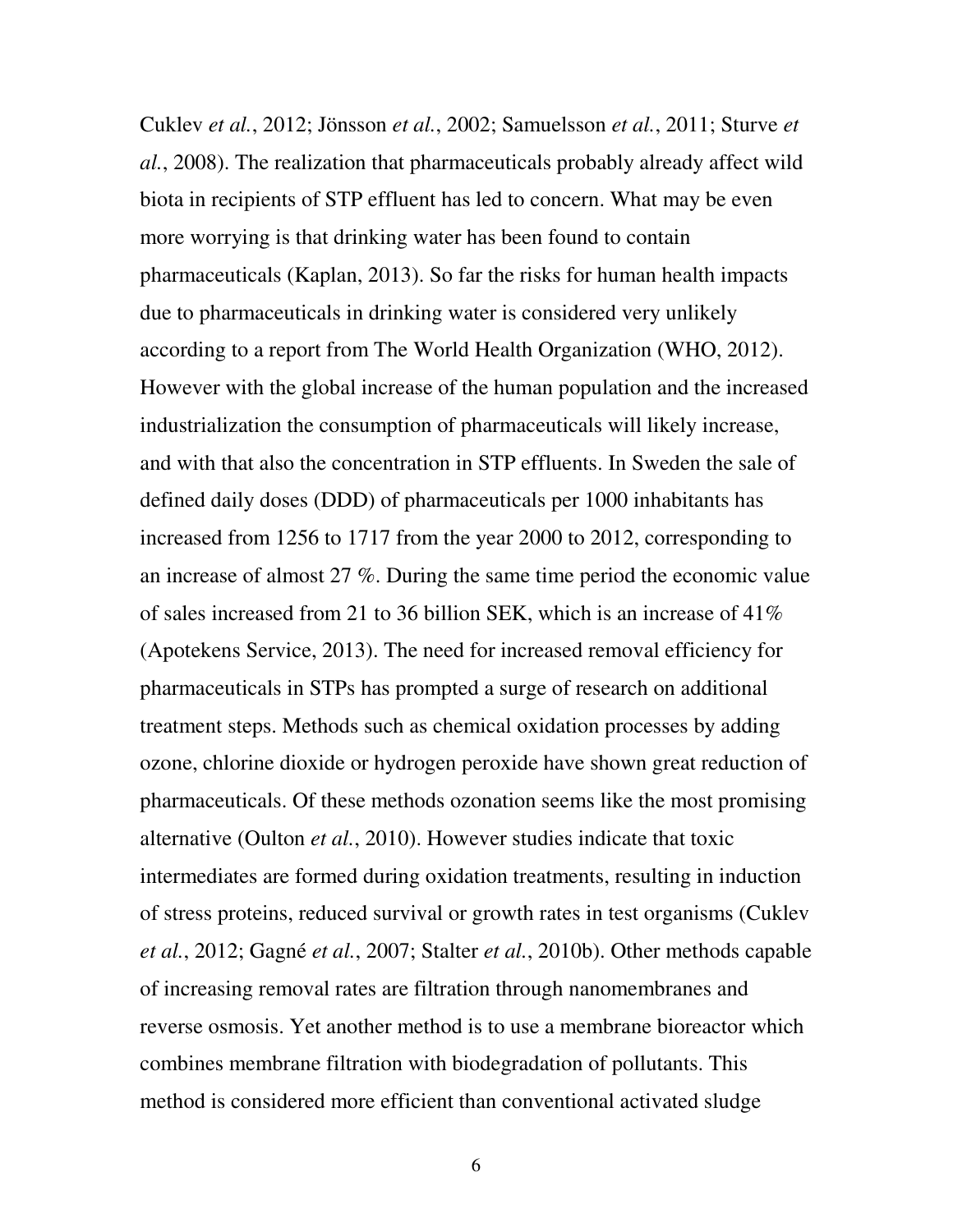processes but is not as efficient as oxidative methods (Oulton *et al.*, 2010). The seemingly safest method with high removal rates of pharmaceuticals is using activated carbon as a sorbent. By absorption of pollutants the carbon literally removes the substances without creating any new compounds. The downside is that activated carbon has to be renewed since it will be saturated.

The present study aimed to evaluate the additional treatment steps of ozonation and activated carbon. The study was carried out in Käppala STP, a plant that receives water from approximately 500 000 persons in the Stockholm area. Eighty % of the water comes from households and the rest from schools, hospitals, offices and industries. Every year around 55 million  $m<sup>3</sup>$  of water is treated. Ninety nine % of the organic material, at least 95 % of the phosphorus and 80 % of the nitrogen are removed during treatment. The first treatment step is mechanical removal of coarse materials and sand. The second step is presedimentation where particles precipitate and are collected in a biogas chamber. The third step is an activated sludge process where microorganisms biodegrade organic matter in both aerobic and anaerobic environments. In this step a lot of the nitrogen leaves as gas and phosphorus is incorporated in microbial biomass which becomes sludge. The fourth step is post sedimentation in a chamber where the sludge sediments before being partly pumped back to the activated sludge chamber, partly pumped to the biogas chamber. The fifth step is chemical treatment where iron sulfate is added to make the left over phosphorus precipitate. The sixth and final step is a sand filter where the remaining particles get stuck. The effluent water is released in the Stockholm archipelago at a depth of 45 meters. The left over sludge is considered of high quality and is used to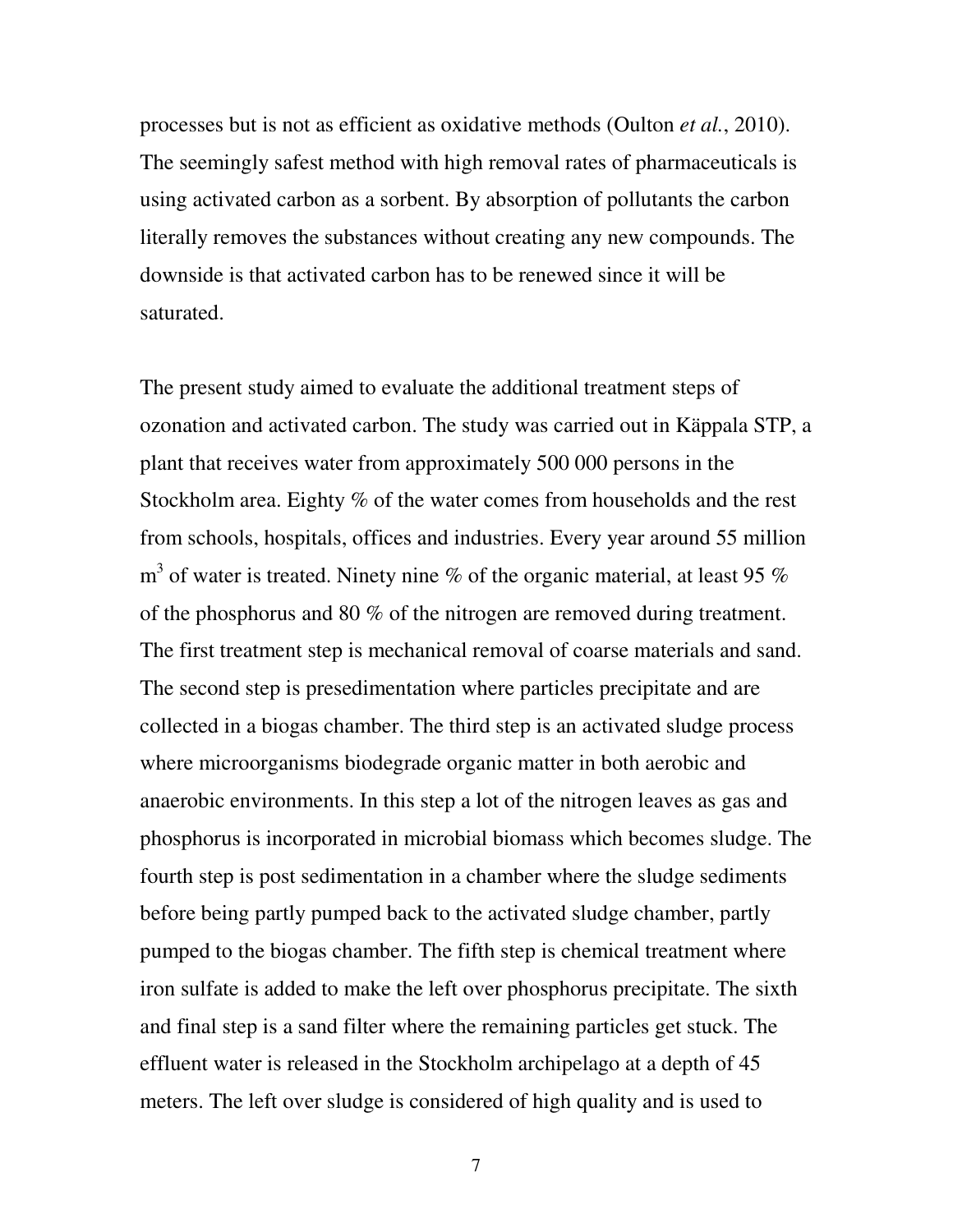make soil or as fertilizer in agriculture. The produced biogas is used to fuel local busses. In addition heat is recycled and used for heating the STP and local residences (Käppalaförbundet, 2010).

In this project, small scale pilot equipment was used to treat the effluent with ozone and activated carbon. In order to evaluate removal of biologically active chemicals after the additional treatments we exposed rainbow trouts to differently treated water and measured gill EROD activity and a number of biomarker responses. The genes analyzed are involved in oxidative stress response, xenobiotic metabolism and the response to estrogen receptor activation. Below follows a short description of why oxidative stress is important for this study and the gene families analyzed.

#### *Reactive oxygen species*

Oxygen is critical for basic metabolism in aerobic organisms. At the same time it is highly reactive and unavoidably leads to the formation of reactive oxygen species (ROS). Another source of ROS is oxidation reactions which are important for oxidizing endogenous substances but also xenobiotics. Xenobiotics may also enhance the production of ROS by depleting or inhibiting antioxidants and interrupting the electron transport chain. Furthermore macrophages, neutrophils and monocytes use ROS in immune responses, creating a cytotoxic environment against pathogens (Kelly *et al.*, 1998). ROS can damage cells by oxidizing DNA, lipids and proteins. Healthy organisms are usually able to keep the levels of ROS low with a variety of defense mechanisms. However due to disease or extensive exposure to xenobiotics the defense mechanisms may be unable to control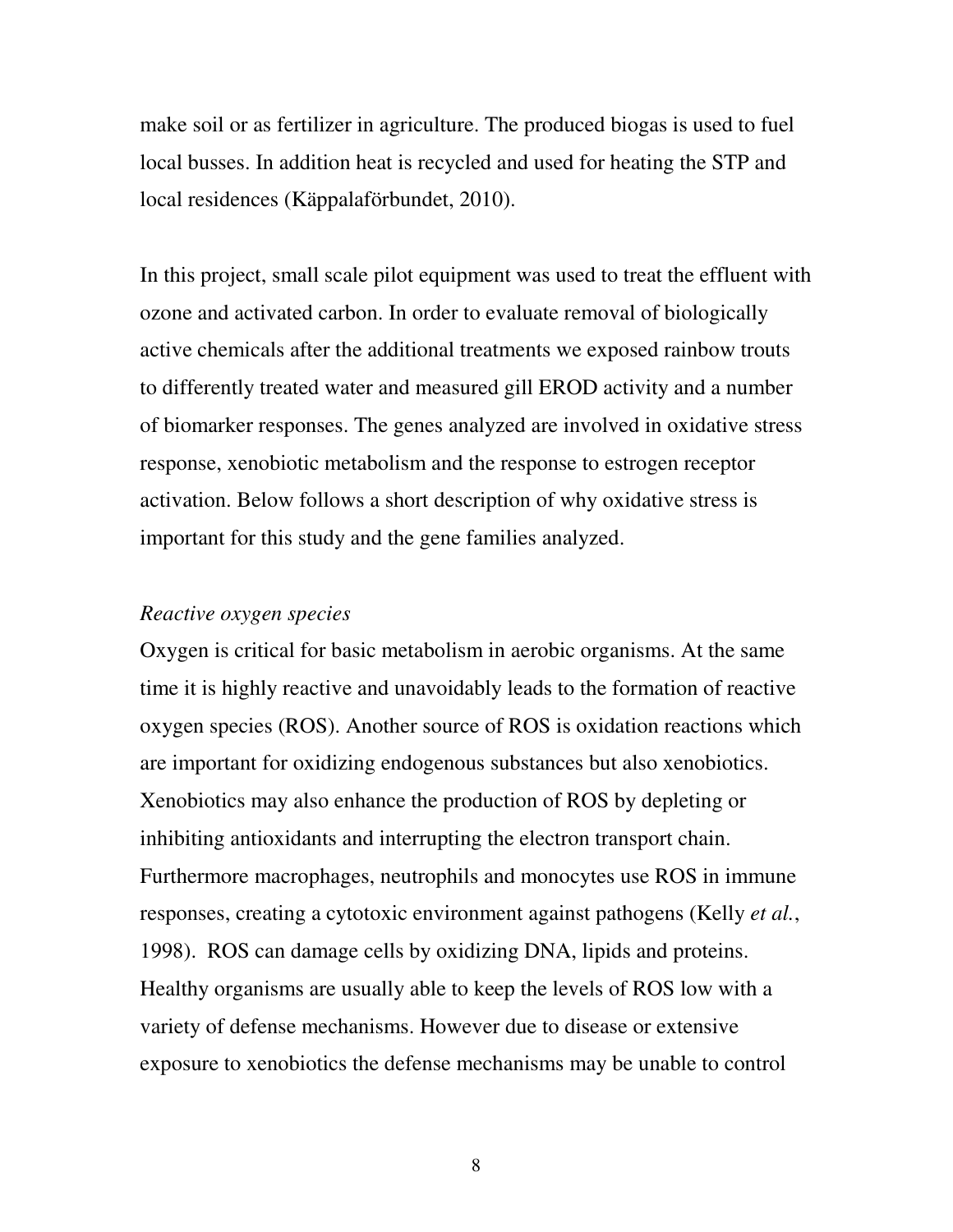the levels of ROS and the organism will suffer from oxidative stress (Hellou *et al.*, 2012).

#### *Superoxide dismutase*

Superoxide dismutases (SODs) catalyze the dismutation of the ROS superoxide anion  $(O_2)$ . SODs contain a transition metal group which is reduced by the  $O_2$  and re-oxidized by another  $O_2$  molecule, resulting in the production of oxygen  $(O_2)$  and hydrogen peroxide  $(H_2O_2)$ .  $H_2O_2$  may be a substrate for formation of hydroxyl radicals (HO), but is efficiently metabolized by the enzyme catalase to yield water (Kelly *et al.*, 1998).

#### *Glutathione S-transferase*

Glutathione S-transferases (GSTs) catalyze the phase II conjugation of reduced glutathione to substances with an electrophilic center. The conjugation usually renders the substance less toxic and more water soluble thus increasing the excretion rate. Amongst these substances are the endogenous byproducts of lipid peroxidation which is propagated by the presence of ROS. Furthermore xenobiotics like pharmaceuticals can act as targets for conjugation (Leaver and George, 1998). Similarly to other antioxidant genes the GSTs are supposedly induced by oxidative stress. By starting a protein kinase signaling pathway, oxidative stress stimulates transcription factors to bind to the antioxidant response element (ARE) in respective promoter region of the genes, increasing the transcription (He *et al.*, 2013; Leaver *et al.*, 1997).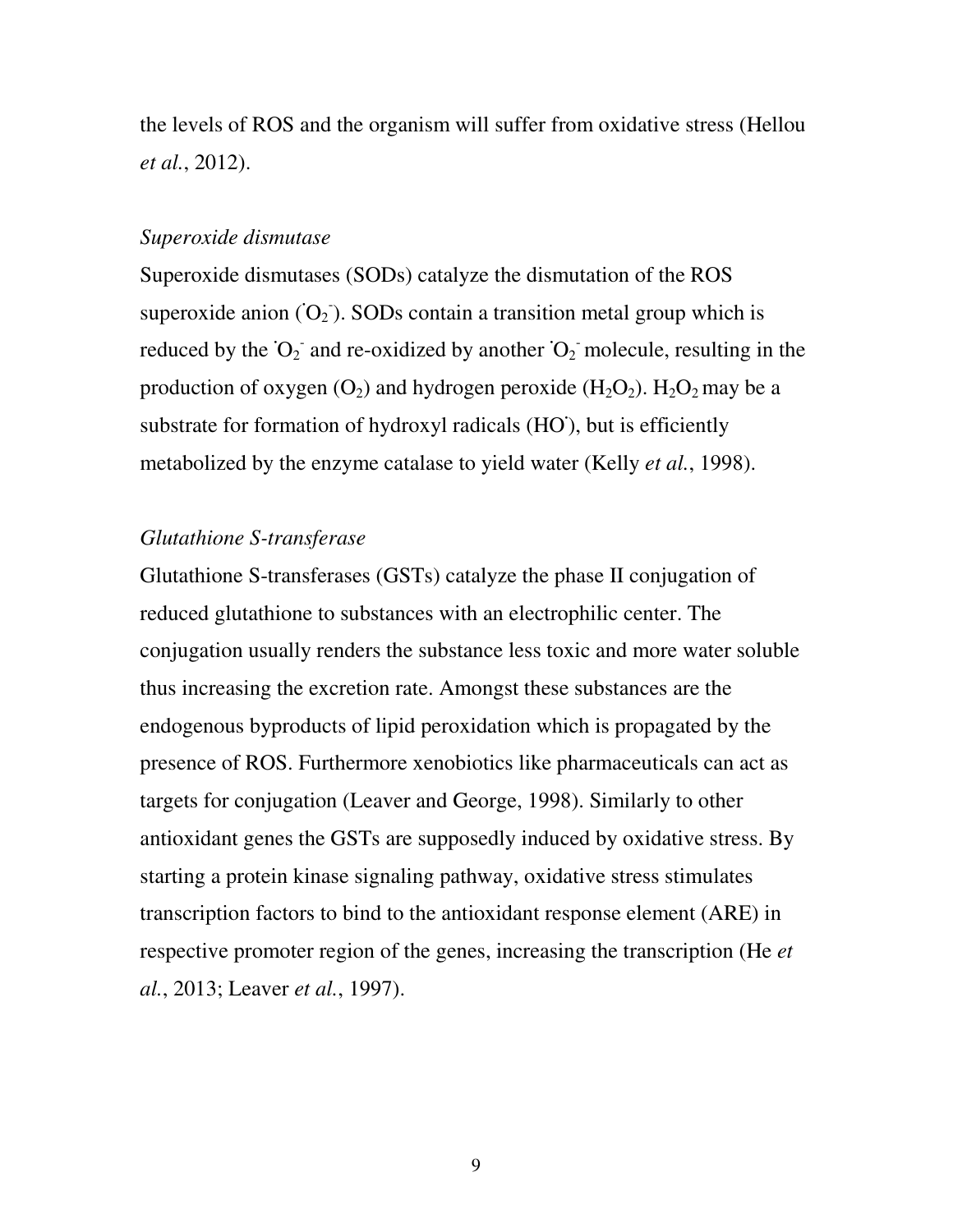#### *Metallothionein*

Metallothionein (MT) is considered to fill two important roles. One is to detoxify nonessential and excess essential metals by binding to them, making them inactive. The other is to scavenge for free radicals, such as ROS and prevent oxidative stress (Carpené *et al.*, 2007). MT is inducible by many heavy metals. Following metal exposure the metal response elementbinding transcription factor 1 (MTF-1) translocates into the cell nucleus binding and activating the metal response element (MRE) in the promoter region of the MT gene, thereby increasing the transcription. MT is also induced to a lesser extent by oxidative stress via the ARE promoter region (Haq *et al.*, 2003).

#### *Heat shock proteins*

Heat shock proteins (HSPs) are important for proper folding and refolding of damaged proteins. In addition HSPs interact with many signaling substances involved in the apoptosis pathway, acting as cytoprotective molecules. HSPs are induced by a variety of stressors, such as infection, inflammation, starvation, exposure to xenobiotics, hypoxia, temperature fluctuations etc. During non-stressful conditions HSPs bind to the heat shock factor (HSF), preventing it from binding to the heat shock element (HSE) promoter region. During stress events the amount of unfolded proteins increases. Since HSPs preferentially bind to unfolded proteins the HSF is released and able to trimerize. The trimeric state translocates into the nucleus and binds to HSE regulating HSP production (Padmini and Whitacre, 2010).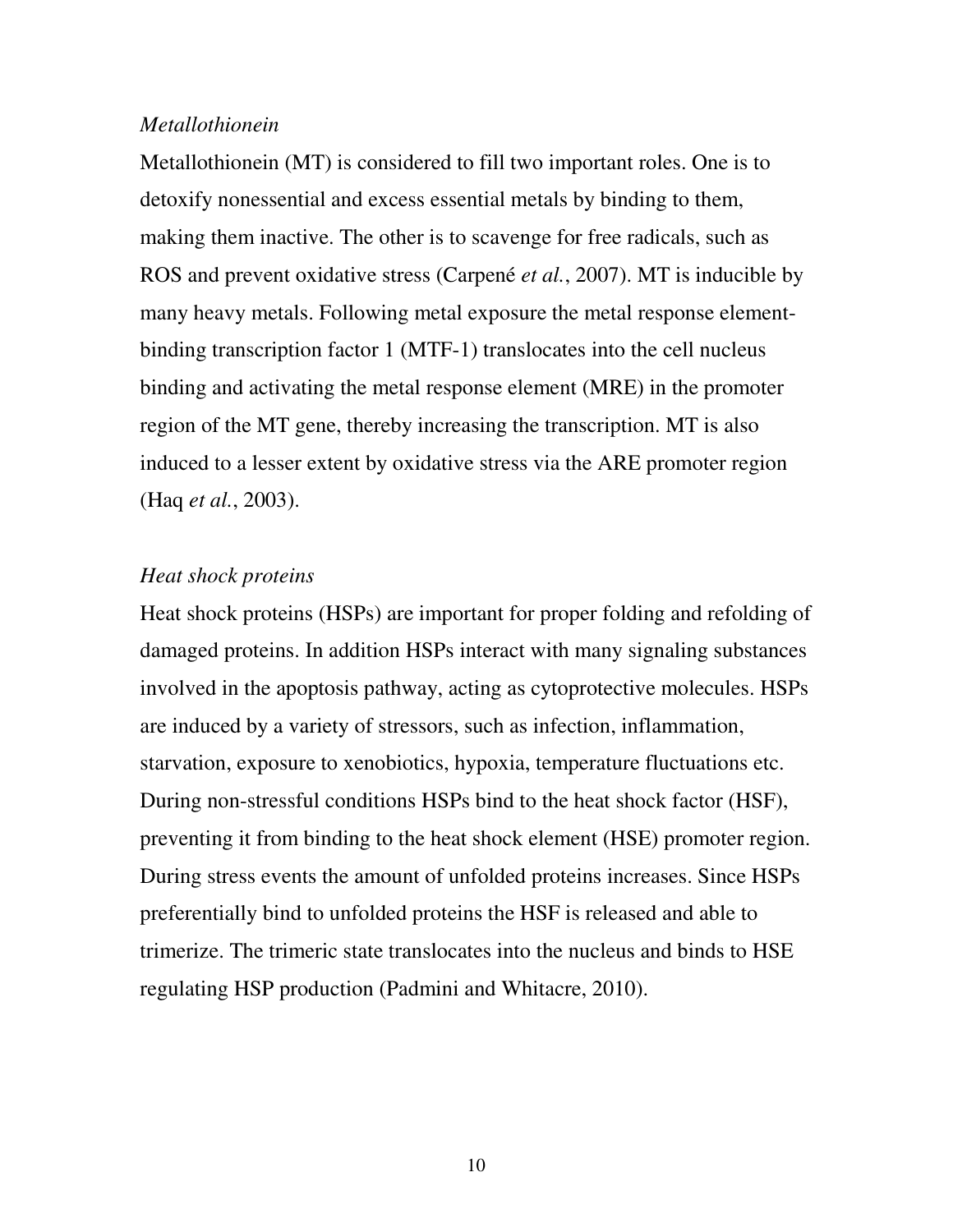#### *20*β*-hydroxysteroid dehydrogenase/Carbonyl reductase*

20β-hydroxysteroid dehydrogenase (20β-HSD) plays an important role in final maturation of oocytes by producing maturation inducing hormone from endogenous steroids. The teleost 20β-HSD has high similarity to mammalian carbonyl reductase (henceforth called CBR) which also has a wide range of specificity for xenobiotics (Tanaka *et al.*, 2002). The suggested induction of CBR occurs by secondary messenger (cAMP) responsive elements to stimulate oocyte maturation but also by xenobiotic and/or oxidative response elements (Sreenivasulu *et al.*, 2012).

#### *Vitellogenin and vitelline envelope proteins*

Vitellogenin (VTG) is an egg yolk precursor produced in the liver of females during oocyte maturation (Mommsen and Walsh, 1988). The vitelline envelope proteins (VEPs) are structural and functional proteins surrounding and protecting the egg and embryo. The mRNAs for these proteins are usually induced by endogenous estrogens activating the estrogen receptor in females but can also be induced by xenoestrogens present in food or water. In males these proteins fill no purpose but can nonetheless be induced by exogenous estrogenic substances (Hyllner *et al.*, 2001).

#### *Cytochrome p450*

Cytochrome p450s (CYPs) are a superfamily of heme containing phase I enzymes. They are involved in the oxidation, reduction and peroxidation of many endogenous and exogenous substances. Therefore the CYPs are important for normal physiological functions such as biosynthesis of steroids, metabolism of fatty acids and prostaglandins as well as for detoxification of many chemicals. Most xenobiotics are rendered less toxic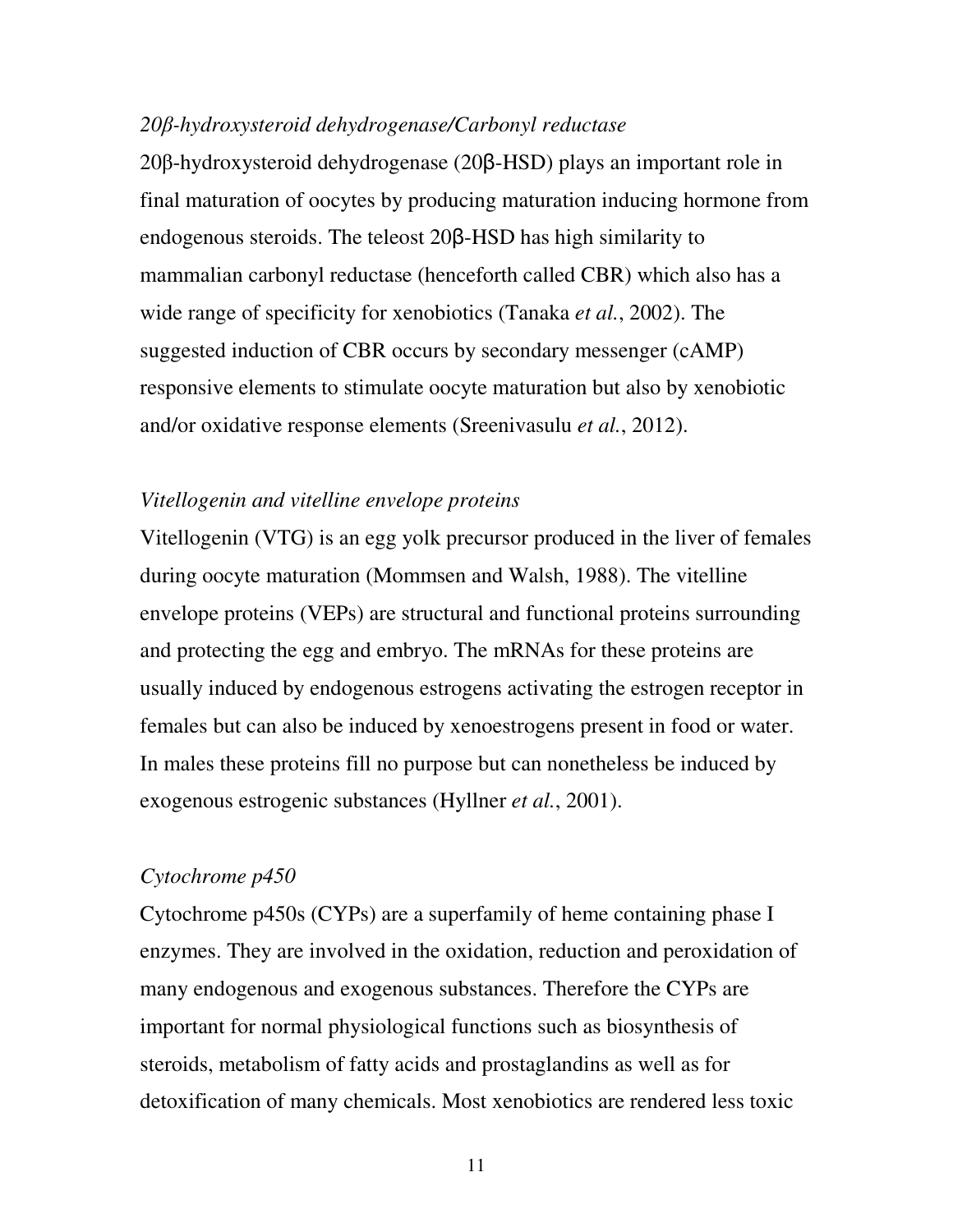and more hydrophilic by CYP-catalyzed reactions, facilitating the excretion or further metabolism by phase II conjugation enzymes (Buhler and Wang-Buhler, 1998). CYP1A1 has been shown to be induced by various polyaromatic hydrocarbons (PAHs), dioxins, polychlorinated biphenyls (PCBs), furans and some pesticides. The well accepted pathway for induction is believed to be through the aryl hydrocarbon receptor (AhR). As a ligand binds to the AhR it translocates from the cytosol to the nucleus where chaperone proteins also bind to the complex, finally binding to the xenobiotic response element (XRE) regulating gene expression. CYP1A3 has very similar amino acid sequence to CYP1A1 and has been shown to be induced by some of the same inducers. However the expression patterns are not identical. In some cases large differences in expressions are seen during single exposures, indicating differences in ligands and/or signaling pathways (Cao *et al.*, 2000). The induction of CYP3A45 is not well known but is believed to occur by endogenous steroids and exogenous compounds, much like the other mentioned CYPs (Lee and Buhler, 2003).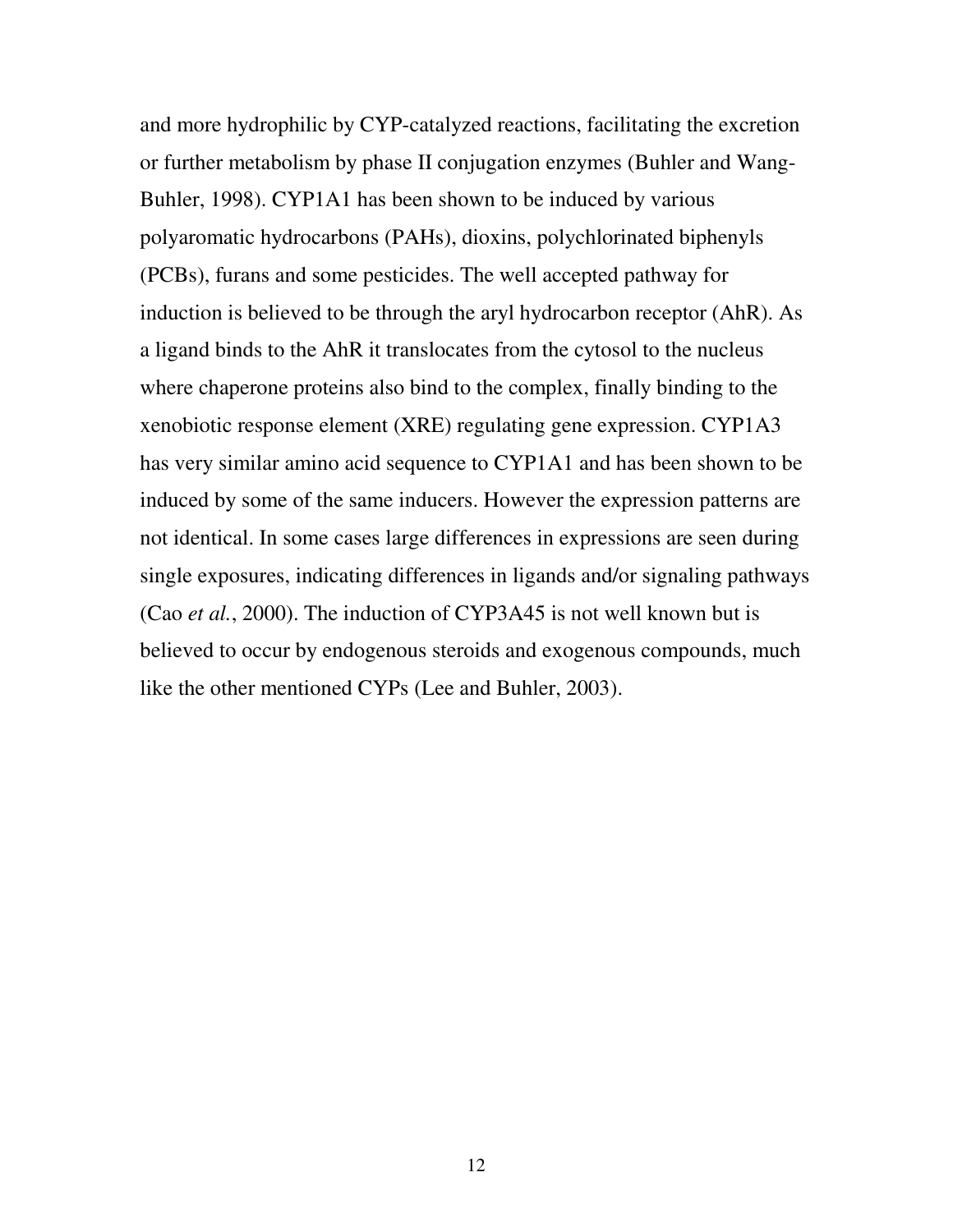### **Material and methods**

#### **Fish, exposure and sampling**

Juvenile rainbow trout (bought from Näs fiskodling AB, Sweden) were kept at the Evolutionary Biology Centre, Uppsala University. Tanks containing the fish were continuously provided with aerated tap water (7 $\pm$ 0.5 °C). The fish were fed daily rations (2 mm pellets Inicio 917, Biomar, Brande, Denmark) corresponding to approximately 1% of their body mass. The experiments were approved by the local ethical committee.

On the sixth of March 2013, six days prior to the experiment 36 fish  $(48\pm9)$ g, mean body weight ± standard deviation) were moved to Käppala STP. The fish were randomly distributed into four 50 liter glass aquaria (biomass corresponding to 9 g/l) supplied with flow through aerated tap water (17 l/h by peristaltic pumps) and left to acclimate  $(14.98\pm1.28 \degree C)$ . To avoid uneven feeding and accumulation of feces in the water the fish were not fed throughout the acclimation and exposure. On the eleventh of March 2013, after the six day acclimation period, three aquaria received differently treated water instead of tap water. One aquarium was left with tap water serving as control. Fish in the first exposure group were exposed to regular STP effluent water. The second group was exposed to effluent water filtered through granular activated carbon. The third group was exposed to effluent water treated with ozone (7 mg  $O_3/l$ ). Temperature was logged every half minute. Oxygen saturation, pH and conductivity were measured every day. On the eleventh of March 2013, upon the fifth day of exposure, the fish were killed randomly by a blow to the head, thereafter weighed, length was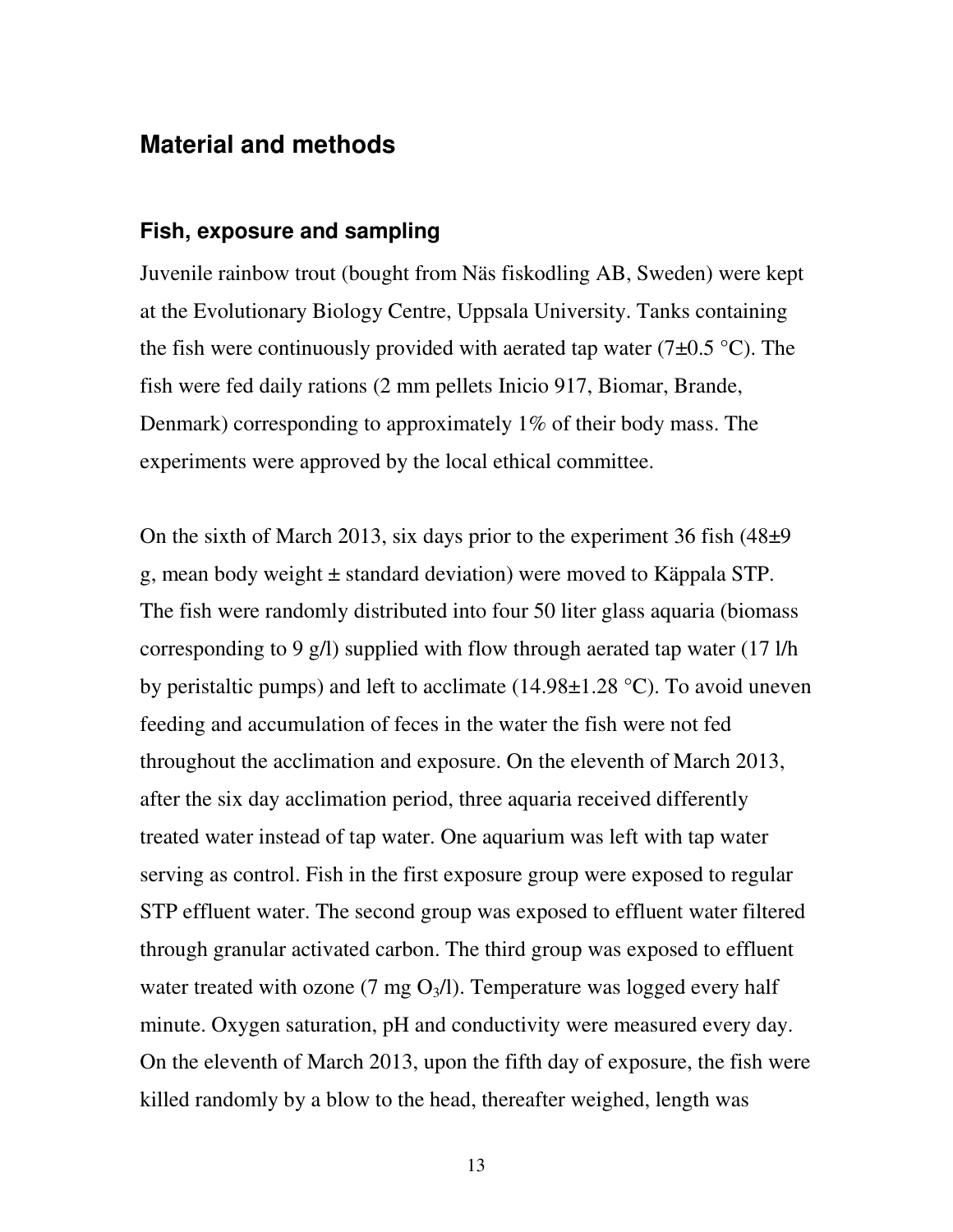measured and the fish were sexed. Two gill arches from each fish were stored in ice cold Hepes-Cortland (HC) buffer for gill EROD assay the same day. The remaining gills and a piece of liver were excised and frozen in liquid nitrogen and brought back to Uppsala for gene expression analysis  $(qPCR).$ 

#### **EROD**

EROD stands for 7-ethoxyresorufin O-deethylase. The process of Odeethylation of 7-ethoxyresorufin into resorufin is catalyzed by enzymes from the CYP1 family. After excitation resorufin gives off fluorescence and thus the resorufin concentration can be determined. By immersing gill filaments in a solution containing 7-ethoxyresorufin it is possible to determine the formation of resorufin attributed to the CYP1s present in the gill.

In short, the gill arches kept in ice cold HC buffer were brought back to Uppsala University for analysis the same day as the exposure ended. Twenty gill filament tips (2 mm long) were cut off from each fish and transferred with Pasteur pipette into two wells in a 12-well plate containing HC buffer, giving 10 tips in each well. The HC buffer was replaced with a reaction buffer containing 7-ethoxyresorufin. After ten minutes the buffer was renewed. Reaction buffer was then sampled at two time points (around 30 and 50 minutes) and put in 96-well plates. Resorufin standards (0.1-250 nM) were prepared and put in 96-well plates. The fluorescence was measured at 590 nm after excitation at 544 nm in a multi-well plate reader Victor3 (Perkin Elmer, Waltham, MA 02451, USA). The readings from the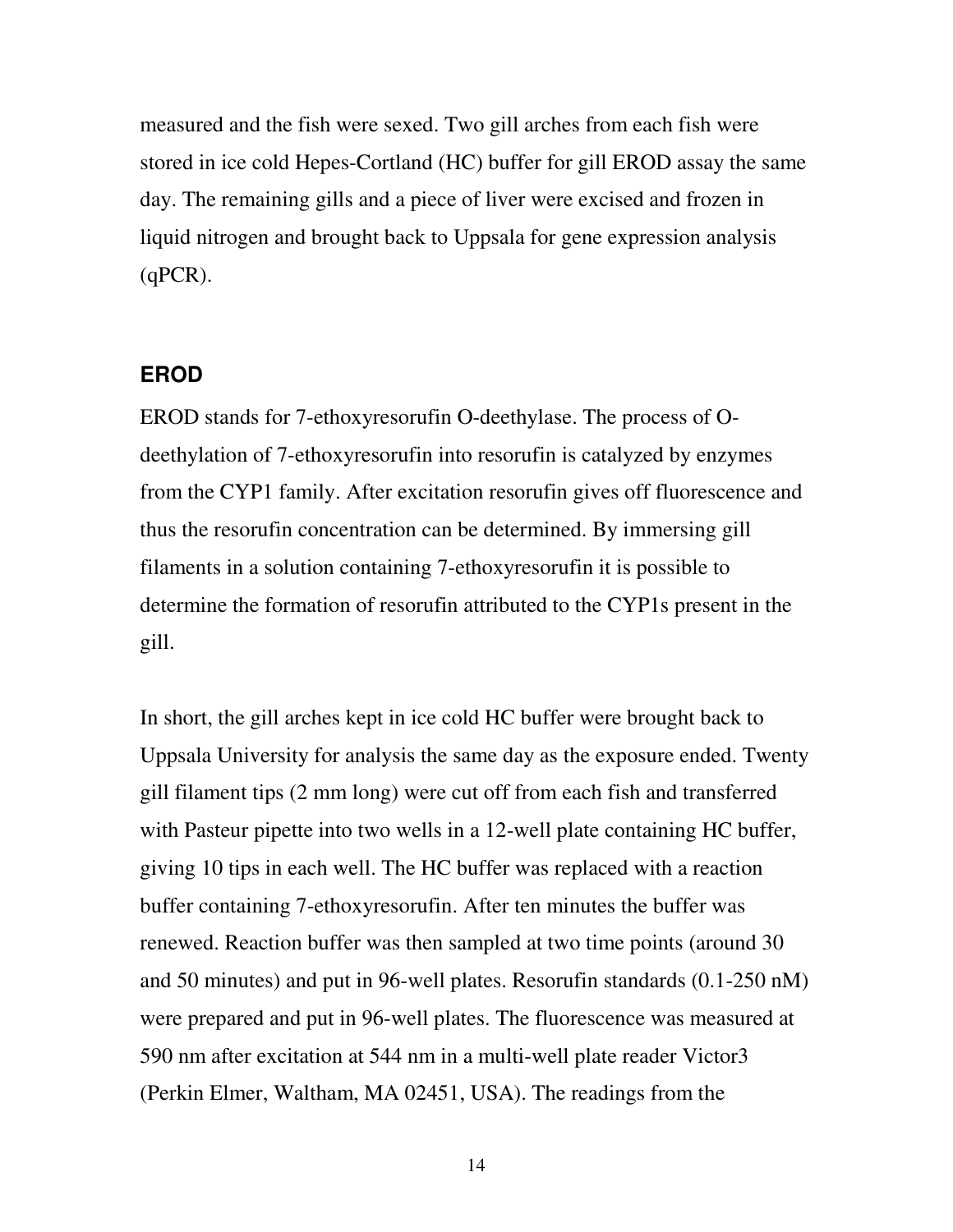standards were used to make a curve where the linear part was used to get the equation to calculate the amount of resorufin formed in the gill samples (Jönsson *et al.*, 2002).

#### **RNA extraction, cDNA synthesis and quantitative PCR**

Gene expression was analyzed using quantitative polymerase chain reaction (qPCR), which is a fluorescence-based method to measure gene amplification. mRNA from tissues of sampled fish is used to make complementary DNA. The cDNA is used in a PCR in combination with primers and a reporter dye which gives off fluorescence, making it possible to measure the amplification of specific DNA sequences. By comparing amplification of DNA in exposed fish to control fish it is possible to get a relative gene expression value.

To extract total RNA, gill and liver samples were thawed and homogenized with a Bullet Blender Storm 24 and 0.5 mm zirconium oxide beads (Next Advance Inc, Averill Park NY 12018, USA). Total RNA was extracted using Aurum™ Total RNA Fatty and Fibrous Tissue Kit (Bio-Rad Laboratories Inc, Hercules CA 94547, USA). In short, 200 µl PureZOL™ RNA isolation reagent and the beads (1:1 ratio sample/beads) were added to the samples in snap lock reaction tubes. Following a two minute run in the Bullet Blender another 800 µl PureZOL™ was added. The initial amount of PureZOL™ was added to facilitate the disruption and homogenization of cells and tissue. Thereafter a series of centrifugation steps were made, initially to get rid of insoluble debris. After addition of chloroform another centrifugation was made, where the supernatant divides into three phases.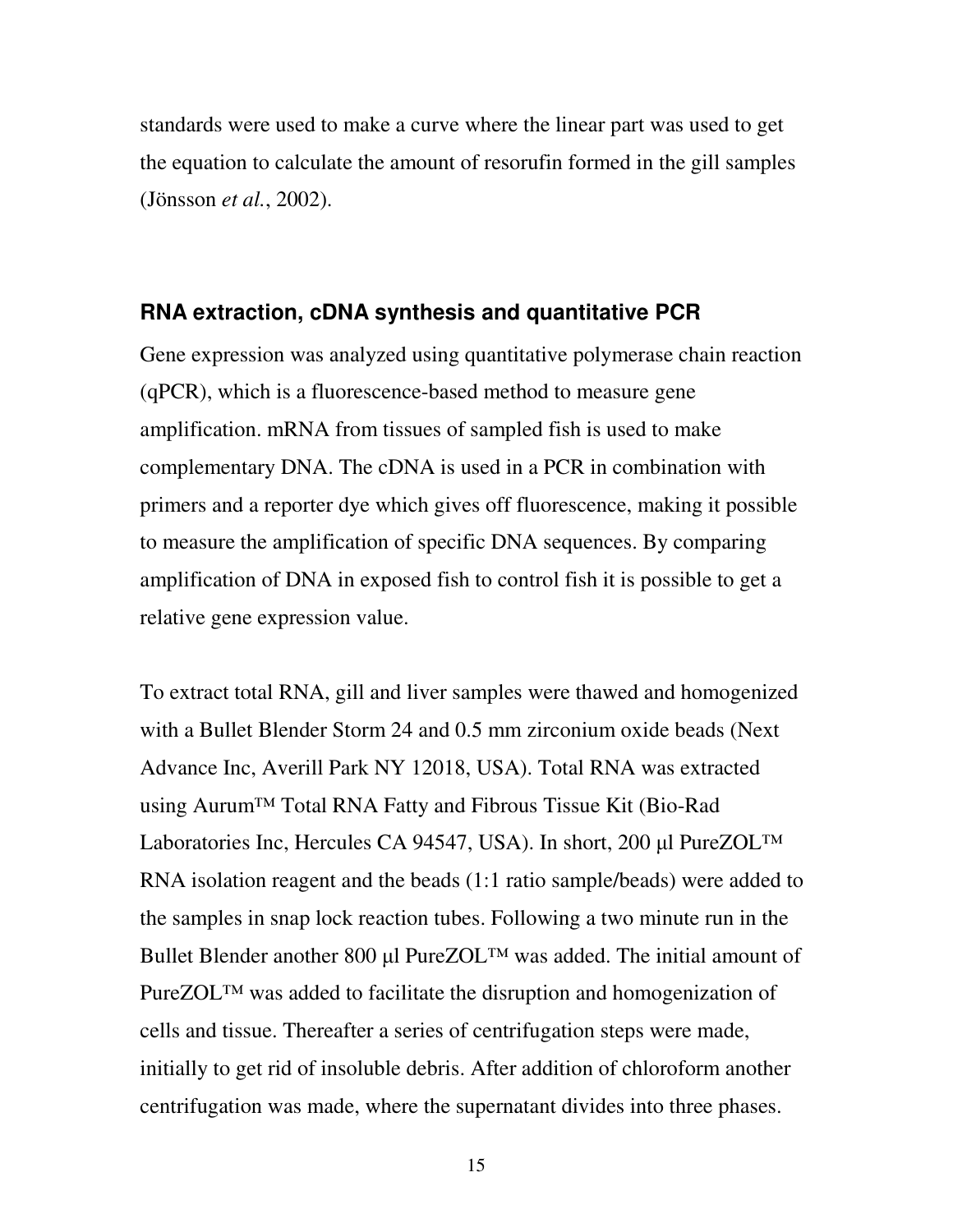The upper phase containing RNA was saved in an RNA-binding column while the other phases containing DNA and proteins were discarded. Later several centrifugation steps followed where washing solution was added between each step. DNase 1 was added to be certain that the samples were free from genomic DNA. Finally RNA elution solution was added to the binding column membrane followed by a short centrifugation, which eluted the total RNA.

Total RNA purity and quantity were controlled spectrophotometrically with Nanodrop 2000c (NanoDrop Technologies, Wilmington DE 19810, USA). Using iScript™ cDNA Synthesis kit (Bio-Rad Laboratories Inc, Hercules CA 94547, USA) the RNA was reversely transcribed into cDNA. In short, after confirming RNA purity and quantity the samples were diluted to contain the same amount of RNA (1000 ng). cDNAs were synthesized by adding iScript reverse transcriptase and 5x iScript reaction mix (containing oligo dT and random hexamer primers) to the samples and incubating in an iCycler (Bio-Rad Laboratories Inc, Hercules CA 94547, USA) for 5 minutes at 25 °C, 30 minutes at 42 °C and 5 minutes at 85 °C.

Real-time qPCR was performed for 17 genes with gene specific primers (synthesized by Sigma-Aldrich) (table 1). Samples  $(20 \mu l)$  consisting of cDNA (made from 1000 ng RNA), forward and reverse primer (5 pmol each) and iQSYBR Green Supermix (Bio-Rad Laboratories Inc, Hercules CA 94547, USA) were run in duplicates in a Rotor-Gene 6000 real time DNA amplification system (Qiagen, Hilden, Germany) for 95 °C (10 minutes) followed by 40 cycles of 95  $\degree$ C (15 seconds) and 62  $\degree$ C (60 seconds). By analyzing melt curves it was possible to confirm that only a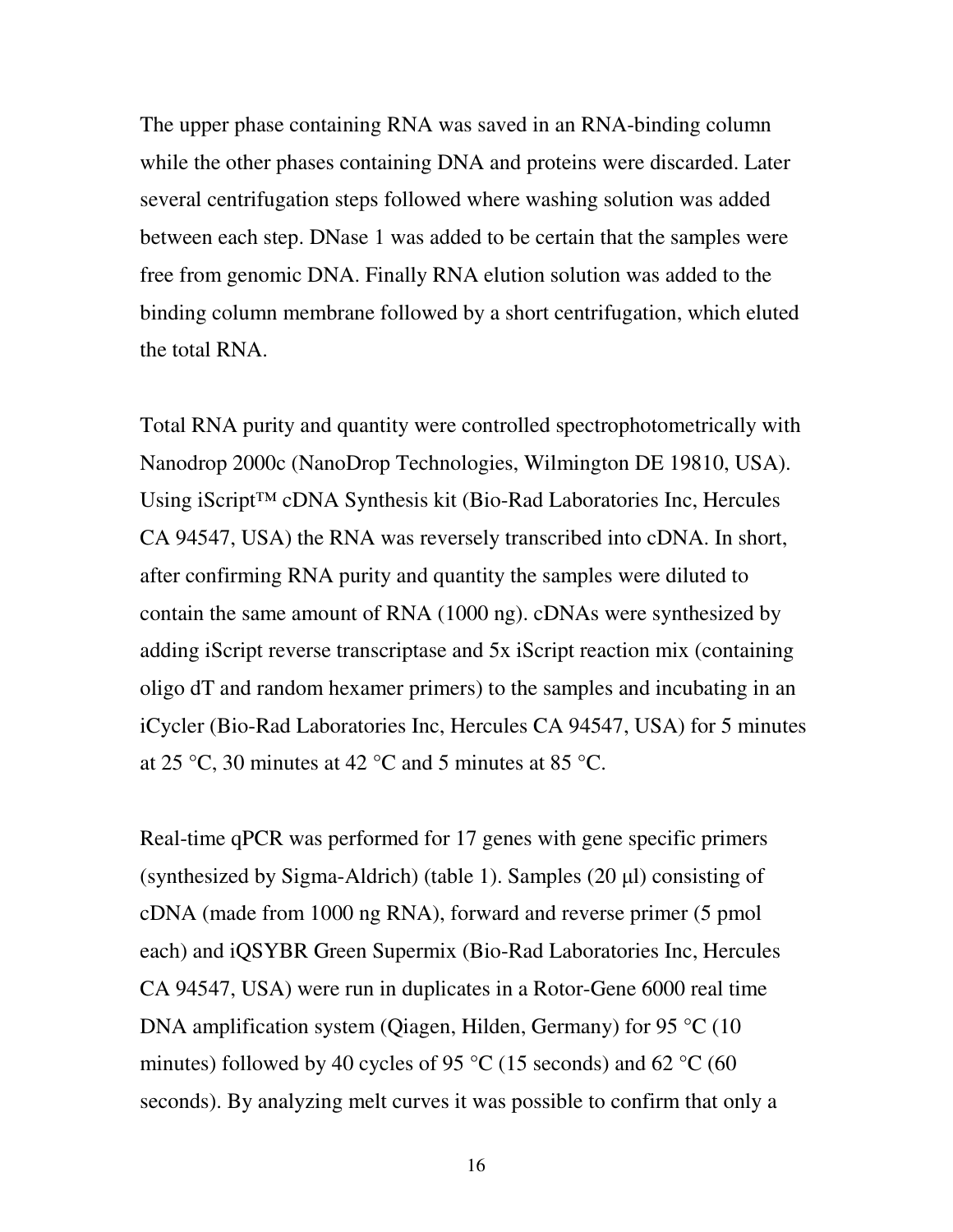single product had been produced. Each primer pair efficiency (E) was calculated in the LinRegPCR software (Ruijter *et al.*, 2009). The efficiency value theoretically ranges between 1 and 2 denoting at what rate amplification occurs. If E=2 every PCR cycle will result in duplication of the sequence. The efficiency value was used to calculate relative gene expression using the E-∆∆Ct method (Schmittgen and Livak, 2008). The equation:

$$
E^{-\Delta\Delta Ct}=E^{(A\mathrm{C}t_{\text{gene of interest}}-\mathrm{C}t_{\text{reference gene}})-(B\mathrm{C}t_{\text{gene of interest}}-\mathrm{C}t_{\text{reference gene}})}
$$

Where *A* represents exposed fish and *B* control fish. The method gives a fold change value compared to the control with adjustment to a reference gene. The equation relies on Ct (cycle threshold) values which are the numbers of polymerase chain reactions it takes for the amplification curve to reach a manually set threshold in the exponential phase.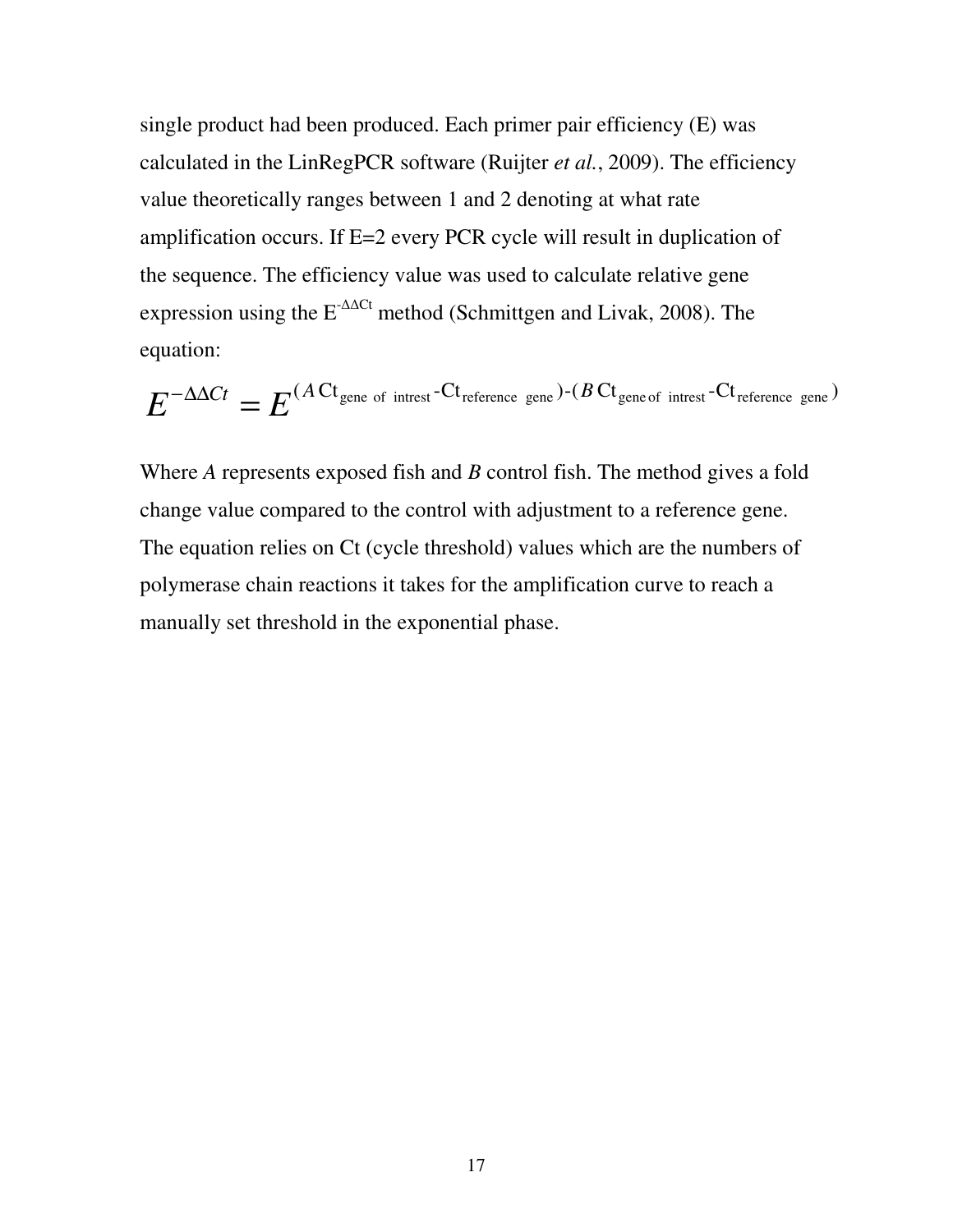| Gene                   | Sequence (5'-3')                                                | <b>Genebank</b><br>accession<br>number. |
|------------------------|-----------------------------------------------------------------|-----------------------------------------|
| B-actin                | F-CCTCGGTATGGAGTCTTGC<br>R-CTTACGGATGTCCACGTCACA                | NM_001124235.1                          |
| <b>CBRA</b>            | F-CAGGAAGTTTACCTCATCTCACAGAC<br>R-AAAAGCTAAGATATGTCAACAACCCTAT  | NM 001124596.1                          |
| <b>CBR B</b>           | F-CATTGCAAGGGTTGTGGAGAT<br>R-CATTACAATGAAAGTACTCCAGAGTGTTATTTAT | NM_001124255.1                          |
| CYP1A1                 | F-GGAAACTAGATGAGAACGCCAACA<br>R-GTACACAACAGCCCATGACAG           | AAB69383.1                              |
| CYP1A3                 | F-GAAACTAGATGAGAACGCCAACG<br>R-CTGATGGTGTCAAAACCTGCC            | NM_001124754.1                          |
| CYP3A45                | F-AGACTGCGTTGTCCTGGTTC<br>R-ATGTACGTGTACGGATCAATAGG             | AF267126.1                              |
| $EF-\alpha$            | F-GCAGGTACTACGTCACCATCAT<br>R-CACAATCAGCCTGAGATGTACC            | NM 001124339.1                          |
| <b>GST A</b>           | F-CAGAGGACAGCTCCCTGCTT<br>R-CTGAACCGGCTCTCCAGGTA                | NM_001160559.1                          |
| <b>HSP70</b>           | F-CTGCAACTAACTCCAAACCATCAA<br>R-GTTGGCGATGATCTCCACTTT           | NM 001124228.1                          |
| HSP90                  | F-GAGGACAAGACAAAGTTTGAGAACC<br>R-GACACGGTCACCTTCTCTACTTTCT      | NM_001124231.1                          |
| <b>MT</b>              | F-ATGGATCCTTGTGAATGCTCTAAA<br>R-GGGCAGCAACTTTTCTTACAACT         | M18104.1                                |
| SOD<br>Cu/Zn(1)        | F-CCAGTAAACAGGACACACTCCCTTA<br>R-GGCCGTAGCTACAGTGGTCTTC         | NM 001124329.1                          |
| <b>SOD</b><br>Cu/Zn(2) | F-GGTCCTGTGAAGCTGATTGG<br>R-CTCATACAGCCGTTGGTGTTGT              | NM_001124329.1                          |
| <b>VTG</b>             | F-ATCGAGAGGCTGGAGTTTGA<br>R-TCCTCCTCTTCGTTCATGGT                | X92804.1                                |
| Zp1 (VEP)              | F-CAGTGACTGTCCAGTGTACCAA<br>R-GGCTGATGGAATCTAGCTCAA             | NM_001124273.1                          |
| Zp2 (VEP)              | F-CCACCCTATTGGCACAACTTC<br>R-CTCCGTCATGACAGTTCCACATT            | NM_001124600.1                          |
| Zp3 (VEP)              | F-GCCAGCTAAGGATGACTACCAACT<br>R-GATCATCGCGTCATTTGTCC            | NM 001124274.1                          |

Table 1. Genes and primer nucleotide sequences used for quantitative PCR.

F=forward primer, R=reverse primer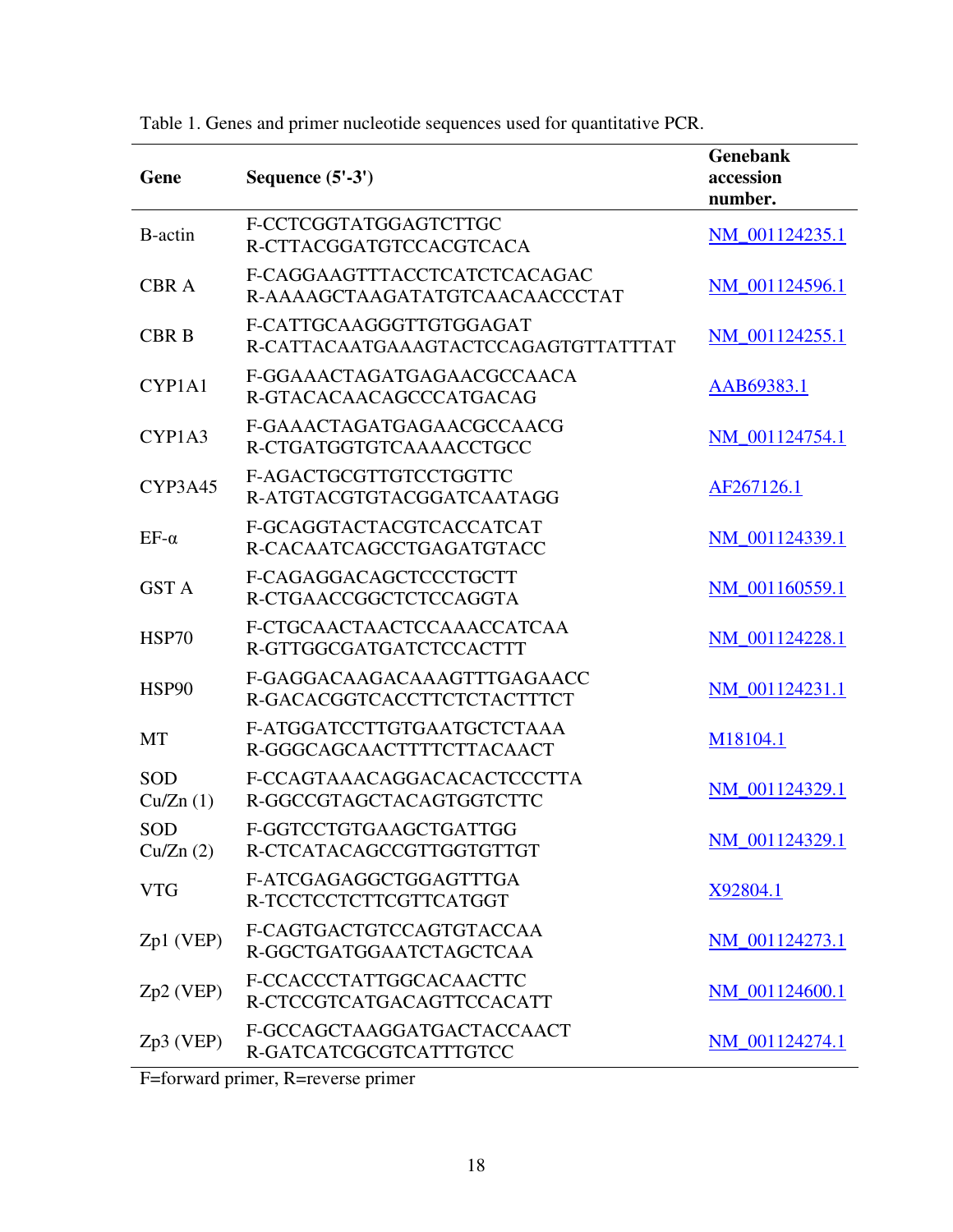#### **Primer design**

In order do design primers rainbow trout gene sequences were acquired from GenBank: http://www.ncbi.nlm.nih.gov/gene except the primers for the CYP genes which are previously described in Jönsson *et al.* (2010). To avoid amplification of genomic DNA, primers should be located in two different exons or over the exon-exon border. No such information about rainbow trout exon borders existed in GenBank. However the exon borders are known for zebra fish *(Danio rerio).* Due to the putative conservation of genes between rainbow trout and zebra fish an assumption was made that the exon borders were placed in similar locations in both species. Therefore the protein sequence (translation product) for the different rainbow trout genes were Blasted (BlastP in Ensembl: http://www.ensembl.org/Multi/blastview) against zebra fish proteins. Subsequently the DNA sequence in zebra fish coding for the particular protein was aligned (in CLC Sequence Viewer v 5.0, CLC bio) to the corresponding sequence in rainbow trout. It was then possible to place the primers in assumingly different exons or over an exonexon border. Melting temperatures of the primer pairs were checked to not differ more than 3 °C, but one exception was made for the primers for Zp3. The primer pairs were checked (in Amplify 3 v 3.1.4, Bill Engels, University of Wisconsin) to have a low risk for primer dimerization and lack secondary binding sites and to avoid mispriming they were checked for low binding capability in the 3' end. For each gene three primer pairs were designed and purchased (from Sigma-Aldrich). To evaluate the most fitting primer pair for each gene a qPCR run was performed in duplicates with cDNA from pooled rainbow trout samples. From inspection of the melt curve some primer pairs were excluded due to low or high melting temperature, indication of secondary structures or large differences in the duplicates. To be certain that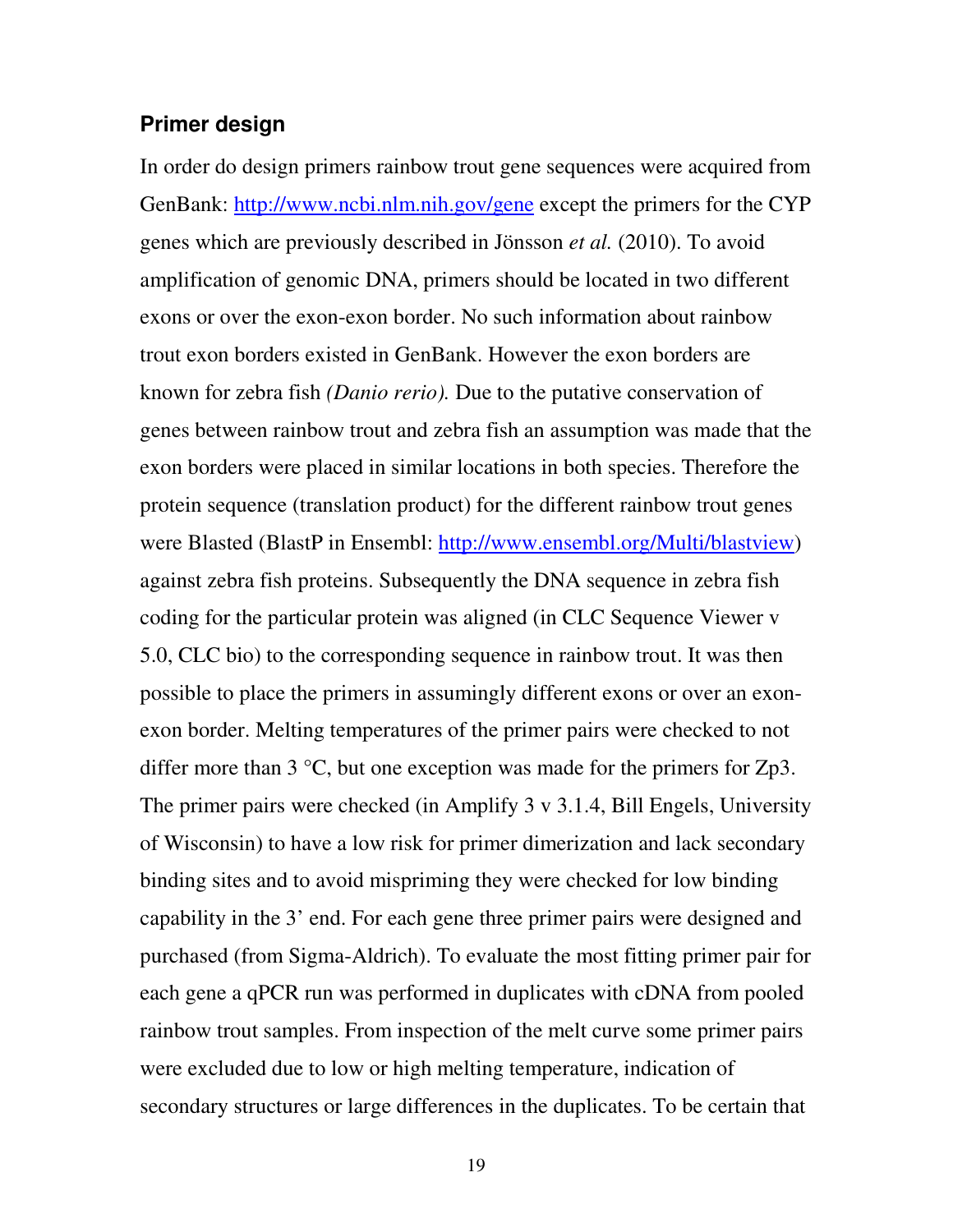the wanted products had been amplified the product of the qPCR run were stained with ethidium bromide and run in 1 % agarose gel (1x TAE running buffer) by electrophoresis (RunOne™ system Embi Tec, San Diego, CA 92126, USA) against a 1 Kb plus DNA ladder. After confirmation that a single DNA product of expected size was present the gel slices with the product were excised and the DNA extracted using MinElute® Gel Extraction Kit (Qiagen, Hilden, Germany). In short, the excised gel slice was dissolved in buffers and transferred to a DNA binding column. After three centrifugation steps with different buffers added in between each step the DNA is extracted from the gel, purified and ready to be eluted. The eluted DNA samples were sent with forward and reverse primer separately to Uppsala Genome Center for sequencing. The sequences were analyzed in Blast (BlastN in http://blast.ncbi.nlm.nih.gov/Blast.cgi) and confirmed to be correct.

#### **Statistics**

The EROD activities and relative gene expressions between fish in different exposure groups were statistically tested by one-way ANOVAs followed by Tukey's post hoc test in GraphPad Prism® v 5.01 (GraphPad Software Inc., CA, USA). If variances differed significantly between groups logtransformed values were used. Values are presented as mean fold change compared to control with standard deviation (SD). One fish from the control group was excluded from the calculations since cDNA quantity was insufficient which led to unacceptably high Ct values.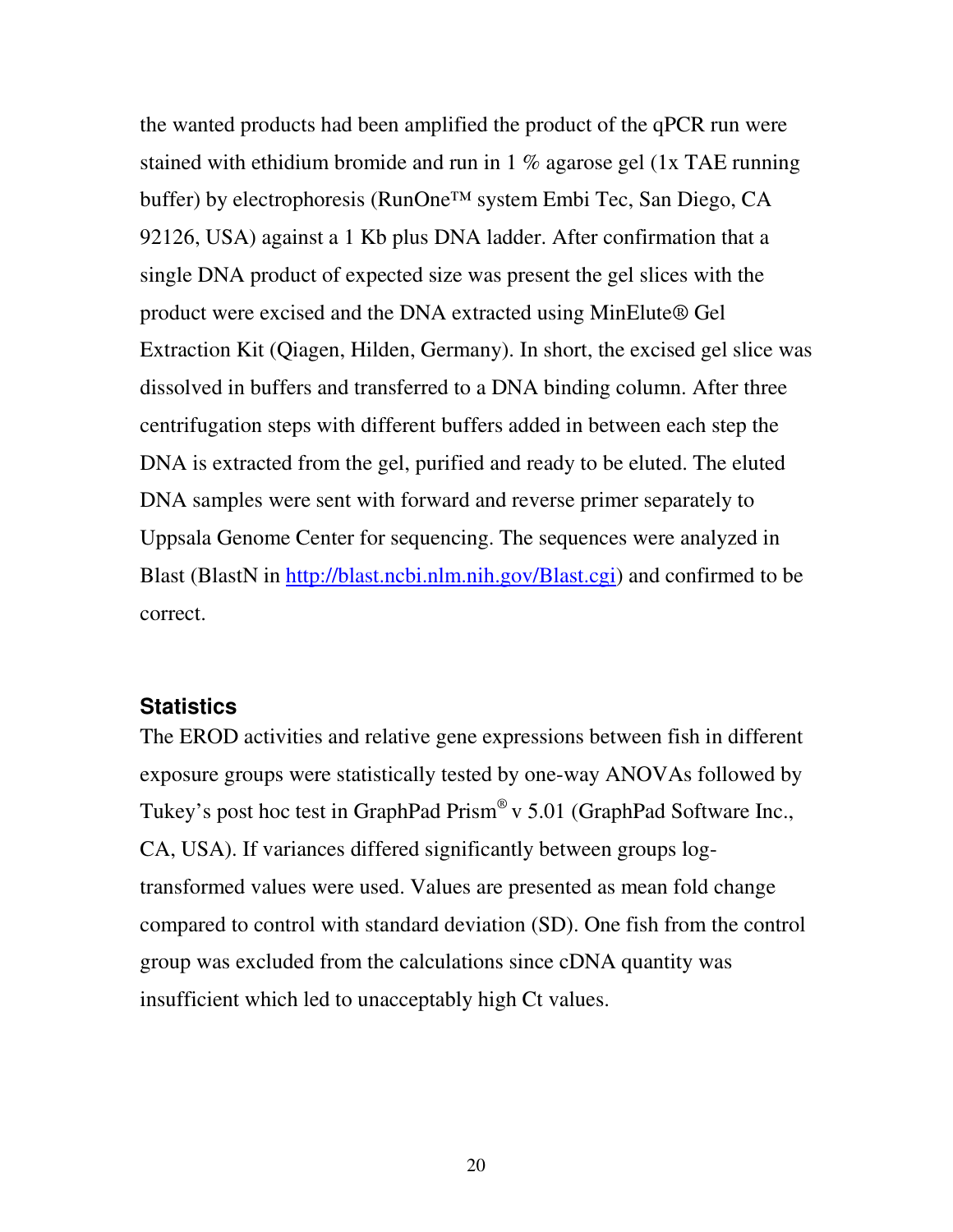# **Results**

Temperature, pH and oxygen saturation were fairly similar and stable in every treatment. Conductivity was substantially lower in the tap water control compared to the differently treated effluent water (table 2).

| <b>Exposure group:</b>    | <b>Control</b> | <b>Effluent</b> | <b>Activated carbon</b> | Ozone          |
|---------------------------|----------------|-----------------|-------------------------|----------------|
| Temperature $(^{\circ}C)$ | $13.2 \pm 0.5$ | $12.9 \pm 0.1$  | $13.6 \pm 0.4$          | $14.1 \pm 0.5$ |
| pH                        | $7.8 \pm 0.2$  | $7.3 \pm 0.1$   | $7.6 \pm 0.1$           | $7.8 \pm 0.1$  |
| Conductivity (mS)         | $228+7$        | 710±13          | $722 + 5$               | $716+7$        |
| Oxygen saturation $(\%)$  | $92.9 \pm 0.7$ | $91.7 \pm 0.5$  | $92.4 \pm 0.8$          | $91.8 \pm 0.5$ |

Table 2. Mean ( $\pm$ SD) for water parameters in different exposure groups.

The gill EROD activity was increased 4.5-fold in fish exposed to effluent water compared to the control fish. The EROD activity in gills was significantly lower in fish exposed to both activated carbon filtered and ozonated water compared with the activity in fish exposed to effluent water (figure 1). The activated carbon treatment resulted in very low EROD activity, even significantly lower than the activity in the tap water control fish.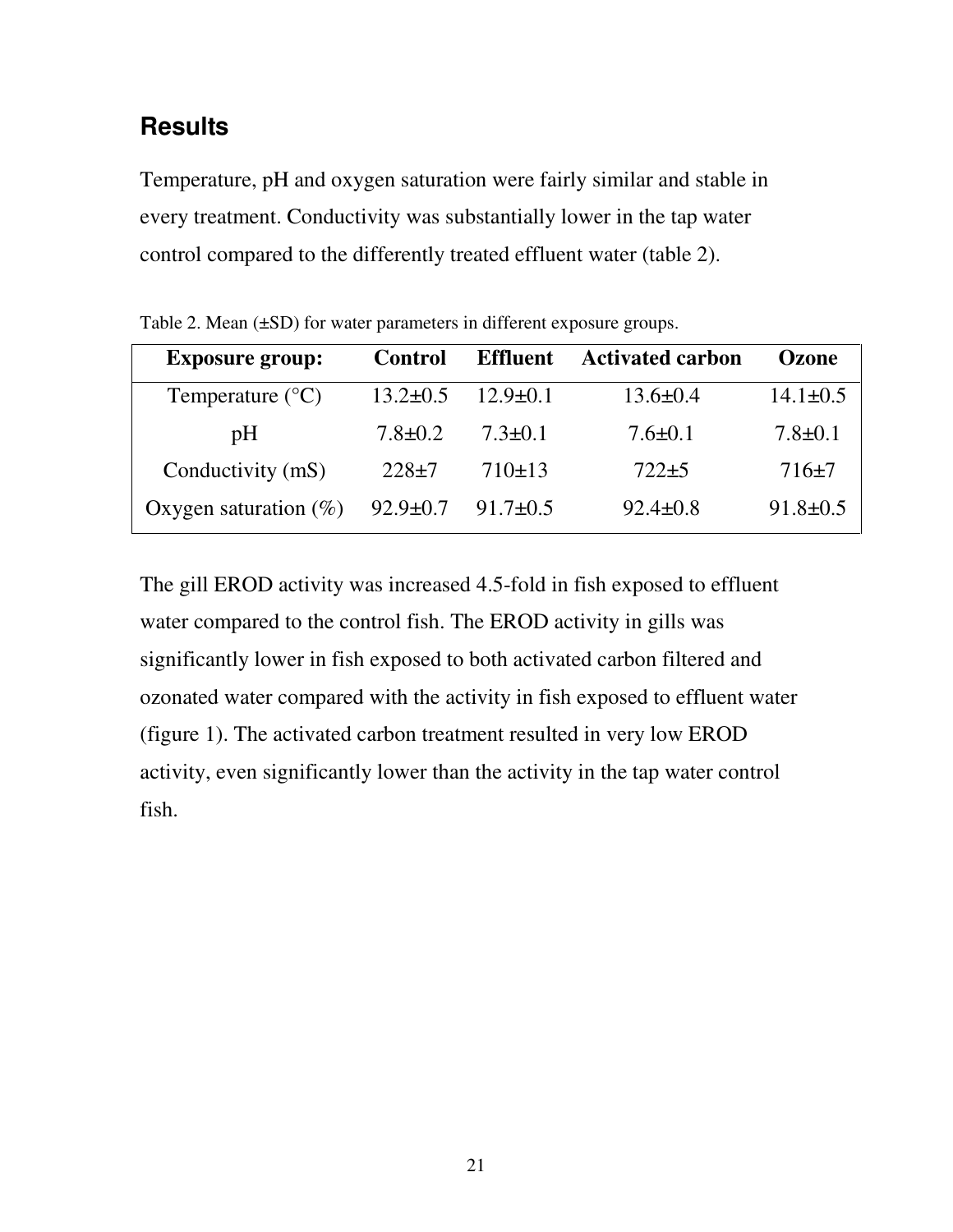

Figure 1. EROD activity (mean  $+$  SD) in gills of rainbow trout (n=9/group) exposed for five days to differently treated sewage treatment plant water. Statistical significance was tested by one-way ANOVA followed by Tukey's post hoc test. Significance compared to control is denoted as A, to effluent as B and to activated carbon as C. The number of letters indicate the significance level  $(X=p<0.05, XX=p<0.01$  and  $XXX=p<0.001$ ).

The CYP1A genes were the most influenced by the different exposures. CYP1A1 and CYP1A3 mRNAs were induced 3.5- and 3.1-fold respectively, in gills of fish exposed to effluent water compared to control fish. Likewise both genes were down regulated in water filtered through activated carbon compared to both control and effluent treatments. Furthermore exposure to ozone treated water resulted in significantly lower expression of both genes compared to effluent but significantly higher compared to activated carbon (figure 2). The expression pattern of the CYP genes in liver samples showed similar patterns, but the highest induction of both genes was found in the fish exposed to ozonated water. Two- and 2.3-fold increases compared to the control were found for CYP1A1 and CYP1A3, respectively (figure 2).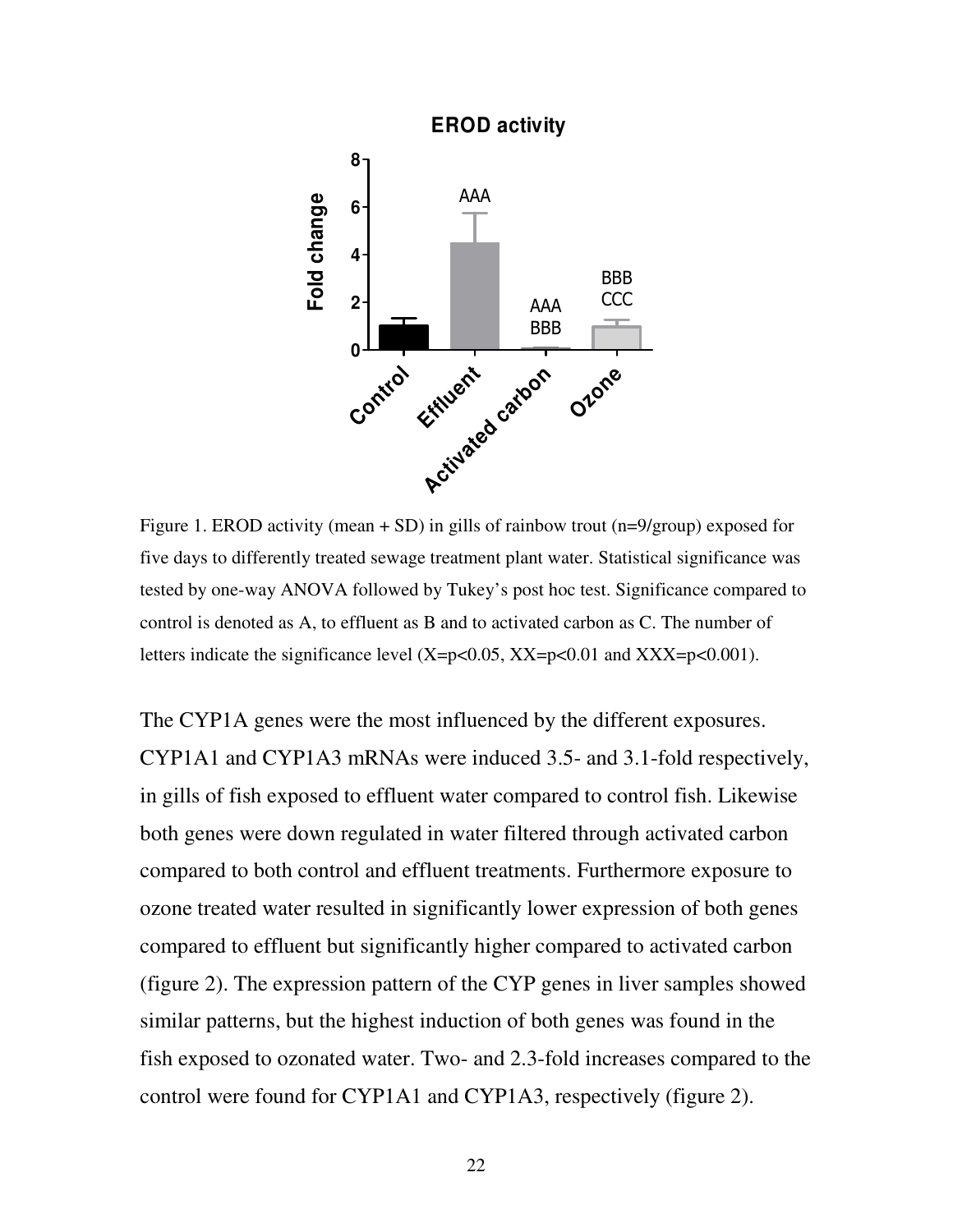

Figure 2. Relative mRNA expression (mean + SD) of CYP1A genes in gills and liver of rainbow trout (Control n=8, Effluent n=9, Activated carbon n=9 and Ozone n=9) exposed for five days to differently treated sewage treatment plant water. Calculations were made with  $EF-\alpha$  as reference gene and tap water controls as calibrators. Statistical significance was tested by one-way ANOVA followed by Tukey's post hoc test. Significance compared to control is denoted as A, to effluent as B and to activated carbon as C. The number of letters indicate the significance level  $(X=p<0.05, XX=p<0.01$  and  $XXX=p<0.001$ ).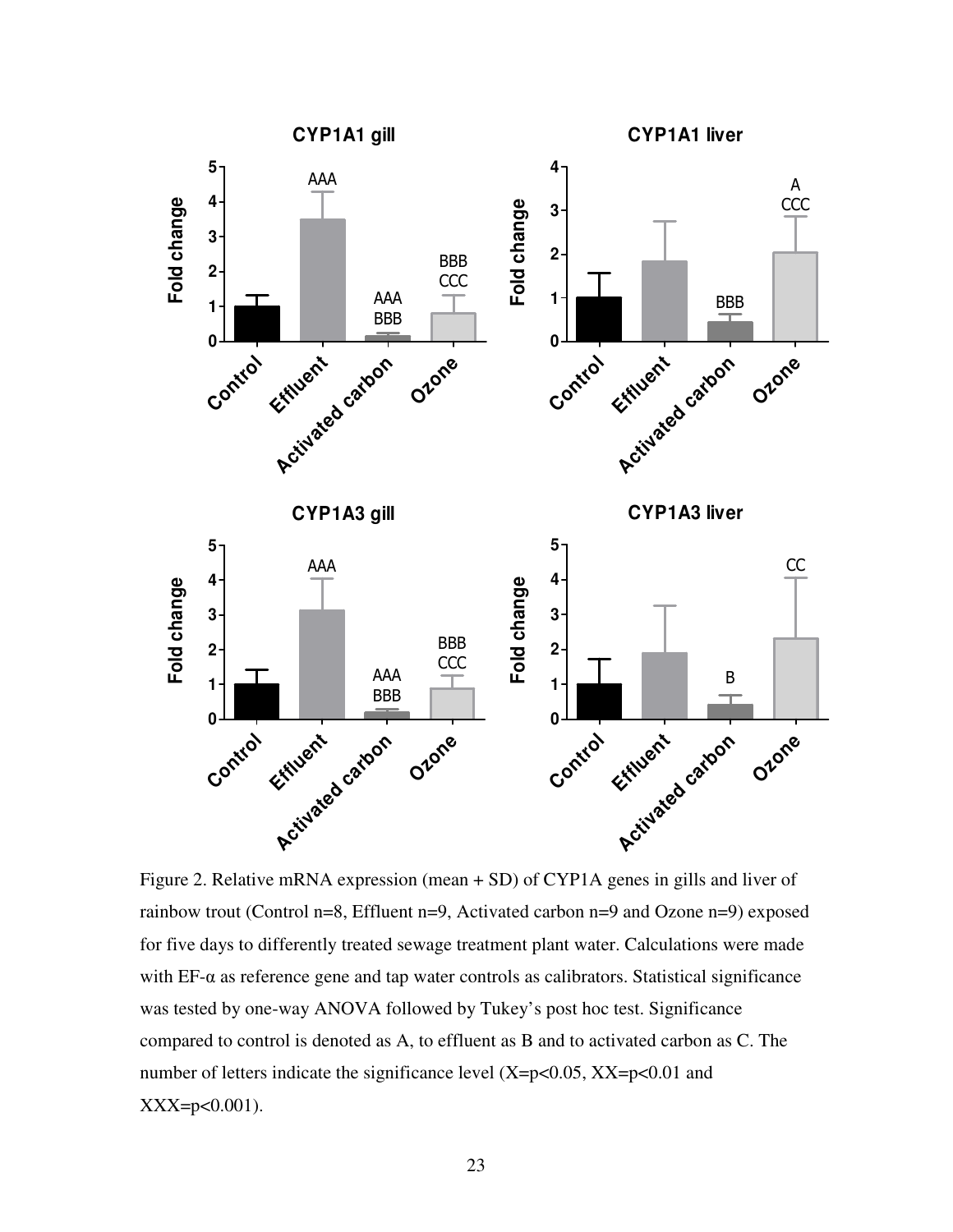The CBR A and B isoforms showed similar patterns but there were differences between gill and liver. In gills the largest difference compared to control fish was seen in fish exposed to ozonated water. A 2.6- and 2.2-fold higher mean could be seen for the A and B forms respectively. Notably, however only the value for CBR A was significantly different from the control value (figure 3). In liver samples CBR mRNA levels varied a lot and there were no significant differences between the groups. For both CBR A and CBR B, the numerically lowest transcript level was found in the fish exposed to activated carbon filtered water.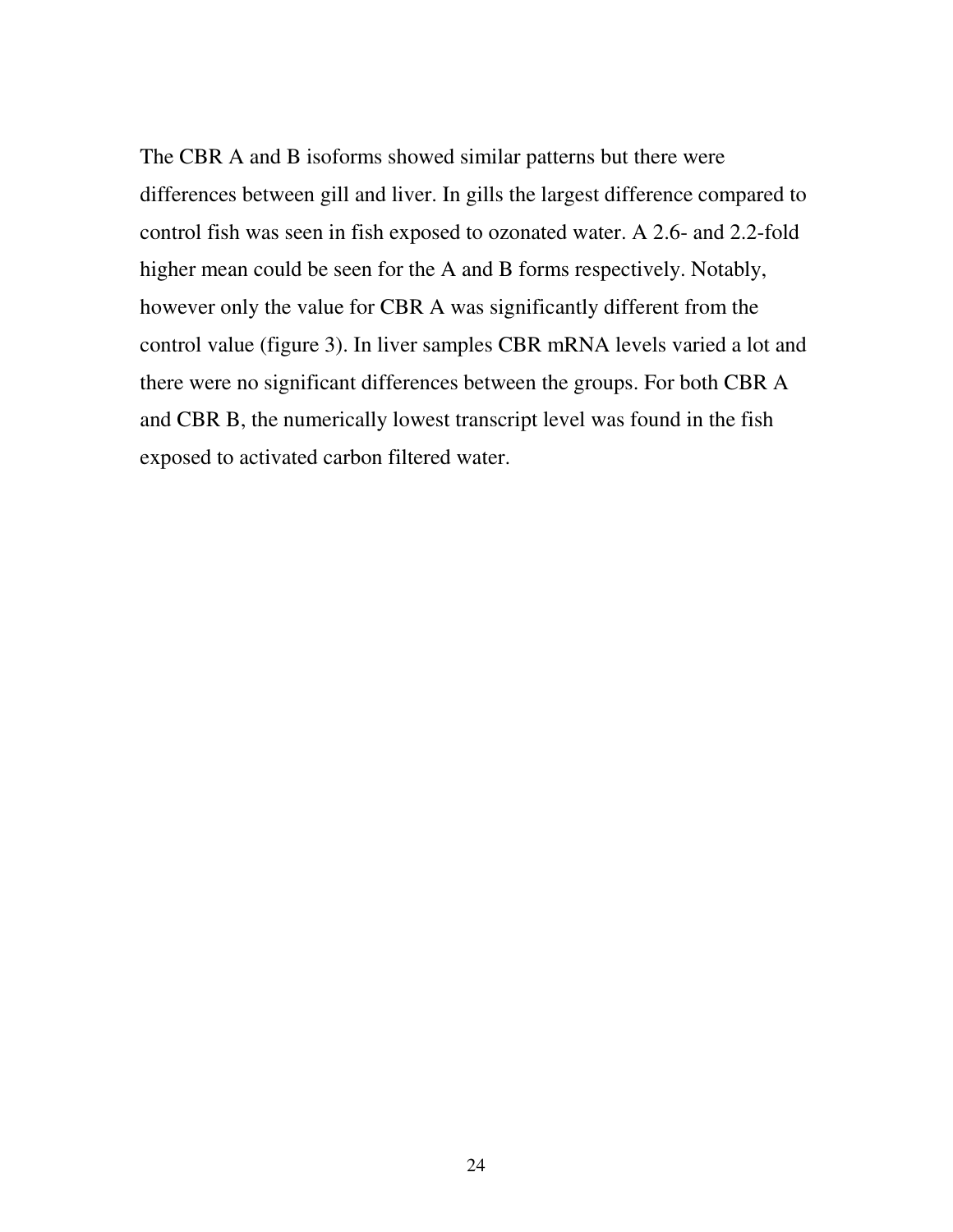

Figure 3. Relative mRNA expression (mean + SD) of carbonyl reductase (CBR) gene isoforms A and B in gills and liver of rainbow trout (Control n=8, Effluent n=9, Activated carbon n=9 and Ozone n=9) exposed for five days to differently treated sewage treatment plant water. Calculations were made with  $EF-\alpha$  as reference gene and tap water controls as calibrators. Statistical significance was tested by one-way ANOVA followed by Tukey's post hoc test. Significance compared to control is denoted as  $A (A=p<0.05)$ .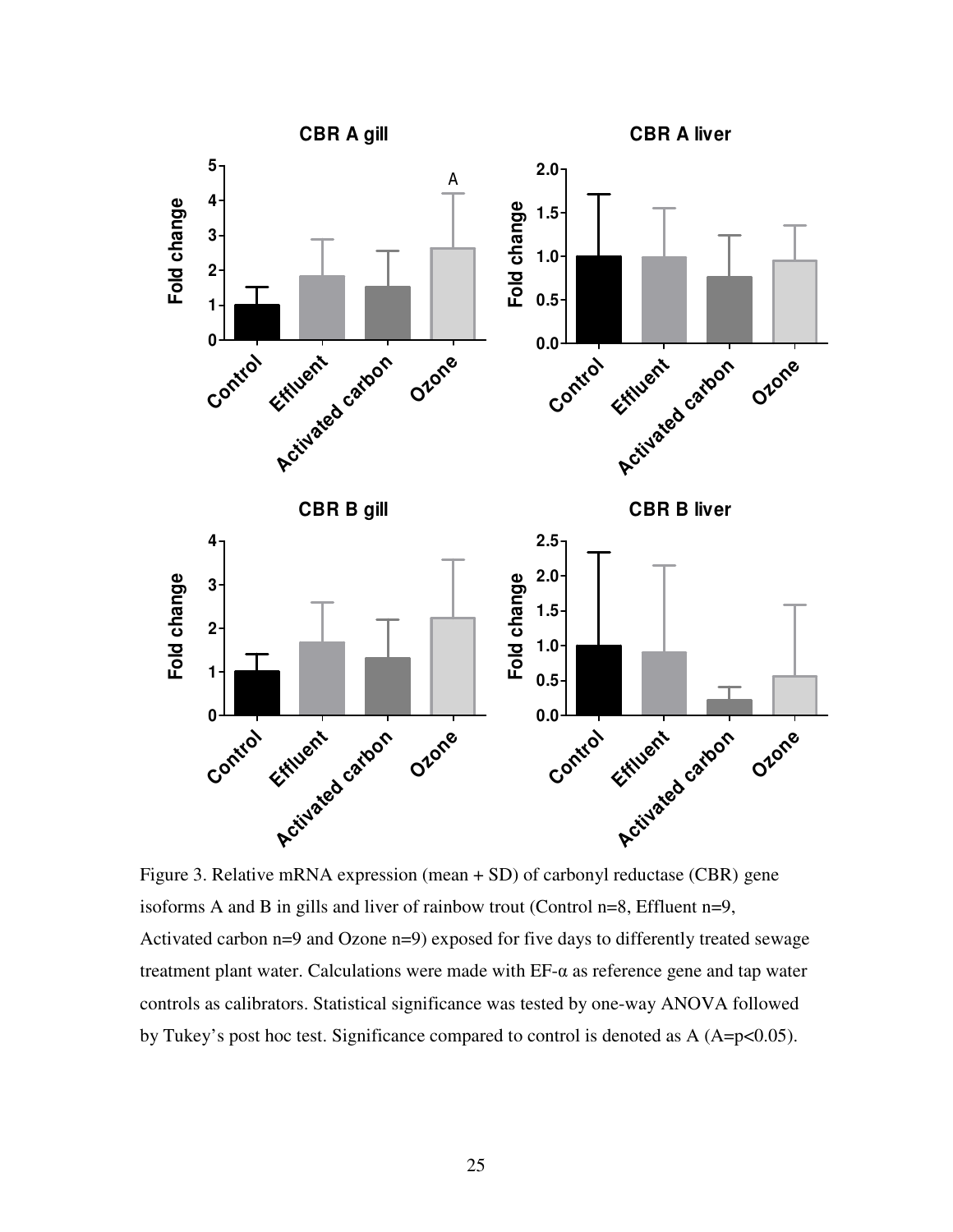GST A was fairly unaffected by the different treatments compared to control, but fish exposed to water filtered through activated carbon showed significantly lower expression in gills than those exposed to effluent (figure 4).



Figure 4. Relative mRNA expression (mean + SD) of the glutathione S-transferase A (GST A) gene in gills and liver of rainbow trout (Control n=8, Effluent n=9, Activated carbon n=9 and Ozone n=9) exposed for five days to differently treated sewage treatment plant water. Calculations were made with EF-α as reference gene and tap water controls as calibrators. Statistical significance was tested by one-way ANOVA followed by Tukey's post hoc test. Significance compared to Effluent is denoted as B (B=p<0.05).

A non-significant 8.7 fold higher value of HSP70 in fishes exposed to ozonated water compared with the tap water control could be seen in gills (figure 5A). This effect was largely due to four fishes having high values and hence there was a large standard deviation. In liver, HSP70 was fairly similar in all exposures (figure 5A). MT mRNA was somewhat higher in fish gills exposed to effluent and ozonated water compared to control and activated carbon but the differences were not significant. In liver, although not significant all exposed groups showed lower values compared to control (figure 5B).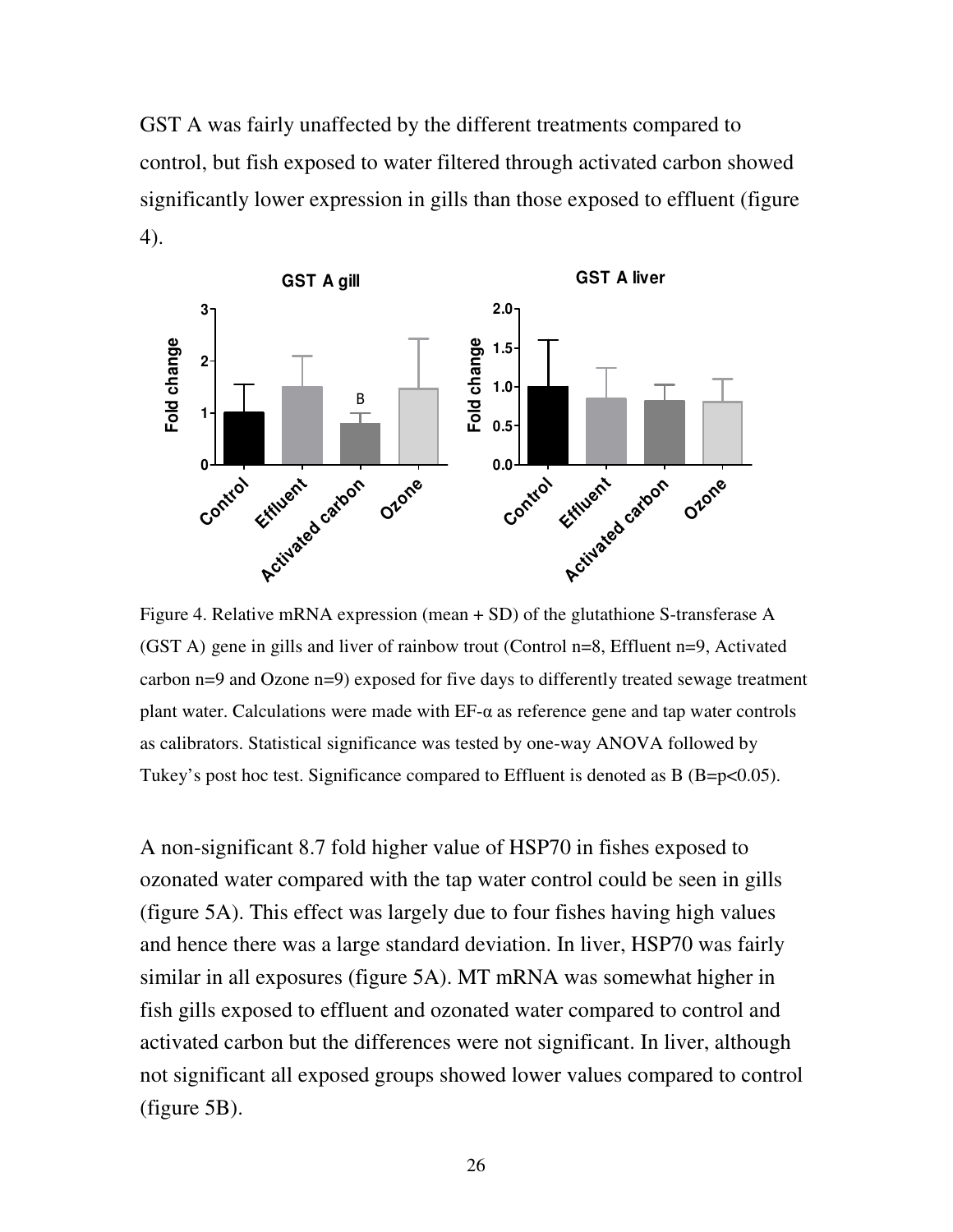

Figure 5. Relative mRNA expression (mean + SD) of (A) heat shock protein 70 (HSP70) and (B) metallothionein (MT) in gills and liver of rainbow trout (Control n=8, Effluent n=9, Activated carbon n=9 and Ozone n=9) exposed for five days to differently treated sewage treatment plant water. Calculations were made with  $EF-\alpha$  as reference gene and tap water controls as calibrators. Statistical significance was tested by one-way ANOVA followed by Tukey's post hoc test.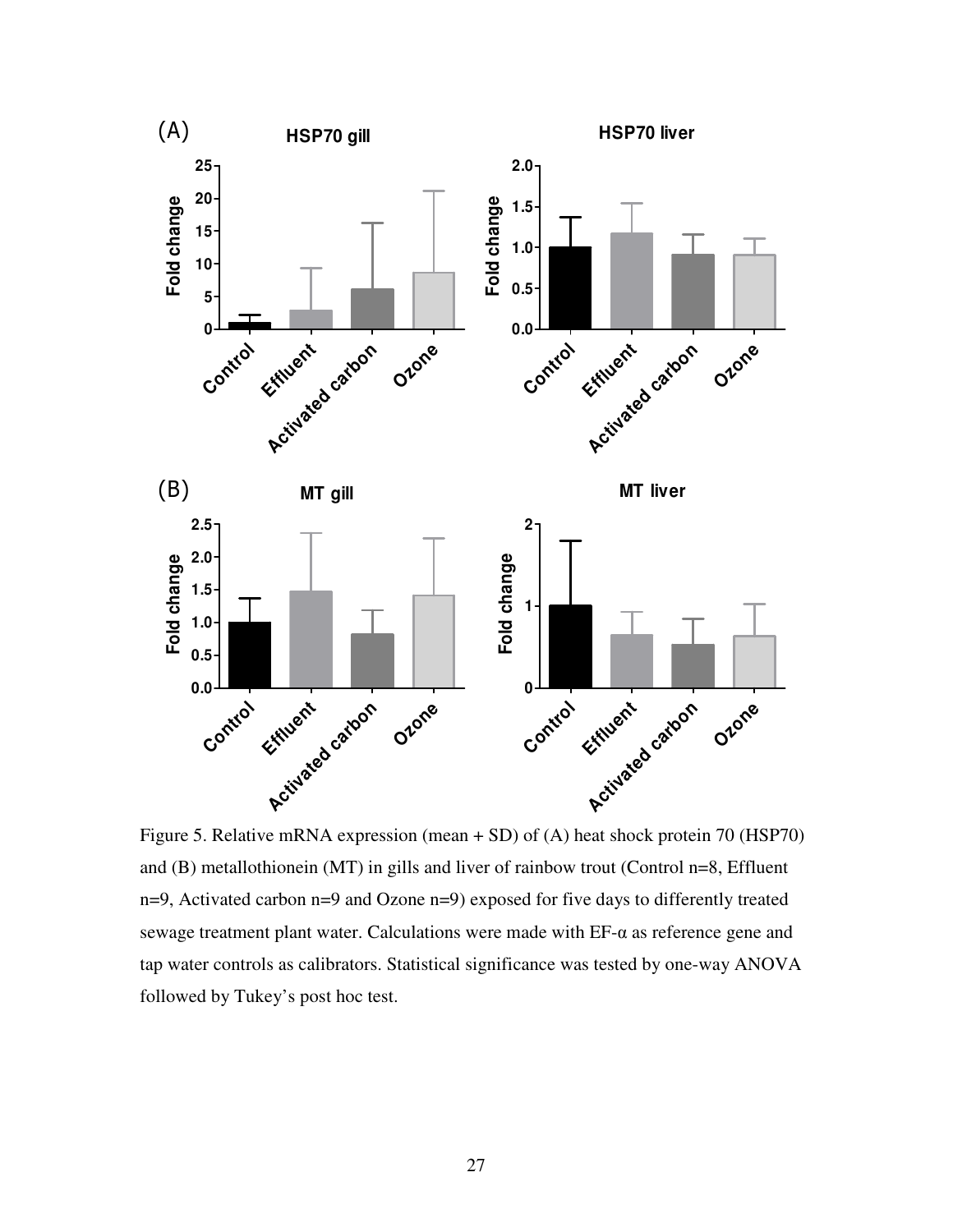The transcription levels of estrogen responsive genes were mainly lower in most exposure groups compared to control. However the only significantly down regulated gene compared to the control was the vitelline envelope protein Zp2 in fish exposed to ozonated water (figure 6).



Figure 6. Relative mRNA expression (mean + SD) of the estrogen dependent genes vitellogenin (VTG) and vitelline envelope proteins (VEPs) zona pellucida 1, 2 and 3 (Zp1, Zp2 and Zp3) in liver of rainbow trout (Control n=8, Effluent n=9, Activated carbon n=9 and Ozone n=9) exposed for five days to differently treated sewage treatment plant water. Calculations were made with  $EF-\alpha$  as reference gene and tap water controls as calibrators. Statistical significance was tested by one-way ANOVA followed by Tukey's post hoc test. Significance compared to Control is denoted as A (AA=p<0.01).

CYP3A45, SOD Cu/Zn and HSP90 showed little variation between different treatments and were comparable to the control group in both gills and liver (data not shown).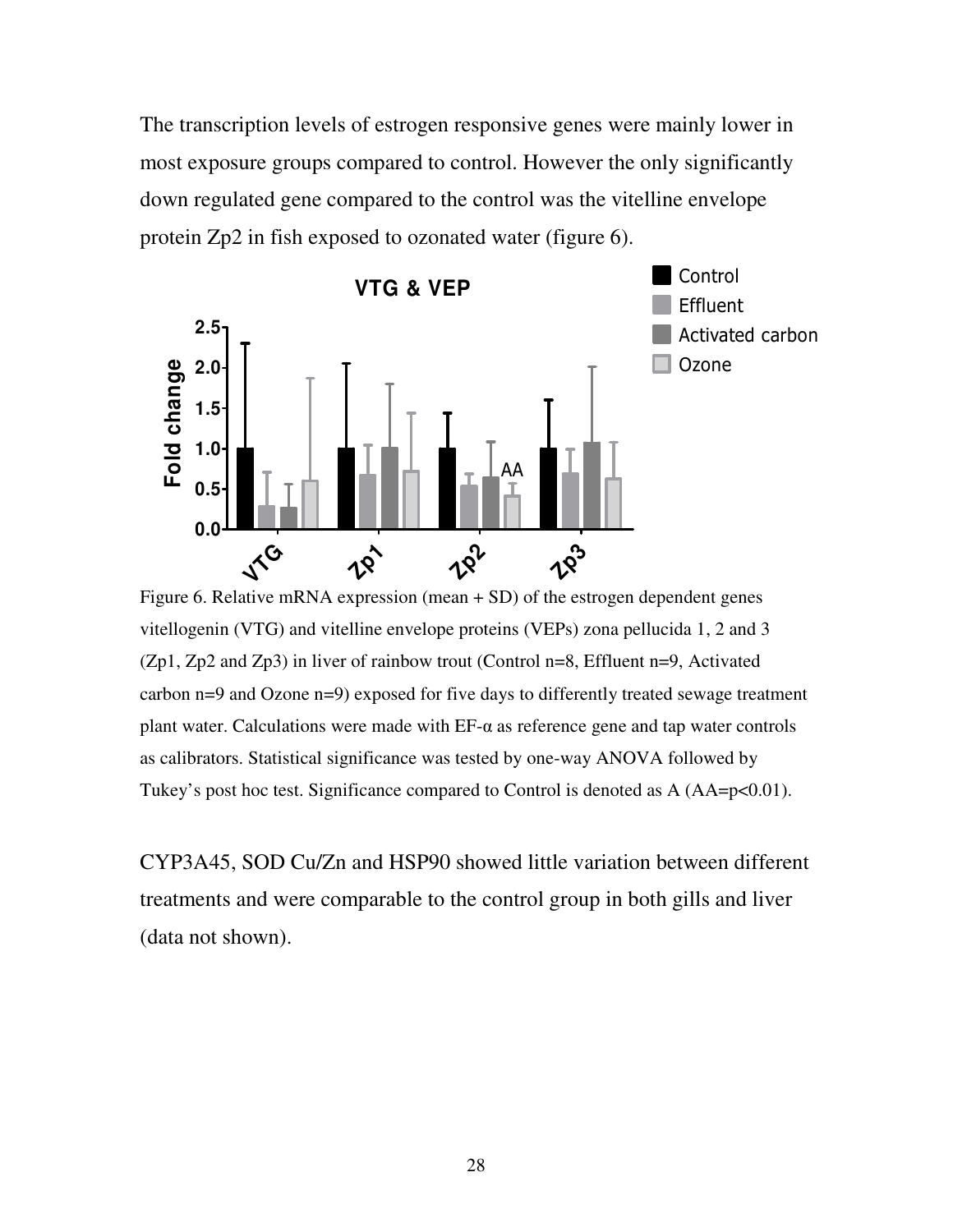### **Discussion**

The most obvious effects on gene transcription were the induction of CYP1A1 and CYP1A3 mRNA in rainbow trout gills exposed to STP effluent water compared with the tap water control and the much lower expression of these genes after activated carbon filtration and ozonation of the effluent water. These effects are supported by the similar pattern of the gill EROD activity. These results indicate that AhR agonists probably are present in the effluent water but are removed to a great extent through additional treatment of the effluent water. Somewhat surprising is the CYP induction in liver of fish exposed to ozonated water, since the gill samples showed a lower expression compared to effluent water. Other studies suggest that readily metabolized compounds such as PAHs may undergo first-pass metabolism in the gills and therefore never influence the gene expression in liver. In contrast more persistent compounds such as PCB 126 may have the ability to reach the liver (Brammell *et al.*, 2010; Jönsson *et al.*, 2006). In a 15 k rainbow trout hepatic microarray an induction of CYP1A genes was seen in effluent water, an effect that was extinguished in the ozone and activated carbon treatment (Cuklev *et al.*, 2012).

CBR A and B have previously been shown to be induced in liver of rainbow trout exposed to STP effluents, the model AhR agonist β-naphthoflavone and the prooxidant herbicide paraquat. The same study showed that CBR expression in fish exposed to STP effluent treated with ozone was similar to that of the control group (Albertsson *et al.*, 2009). The present study could not support that CBR was induced in fish exposed to STP effluent, although a slightly higher expression was seen. In contrast the fish exposed to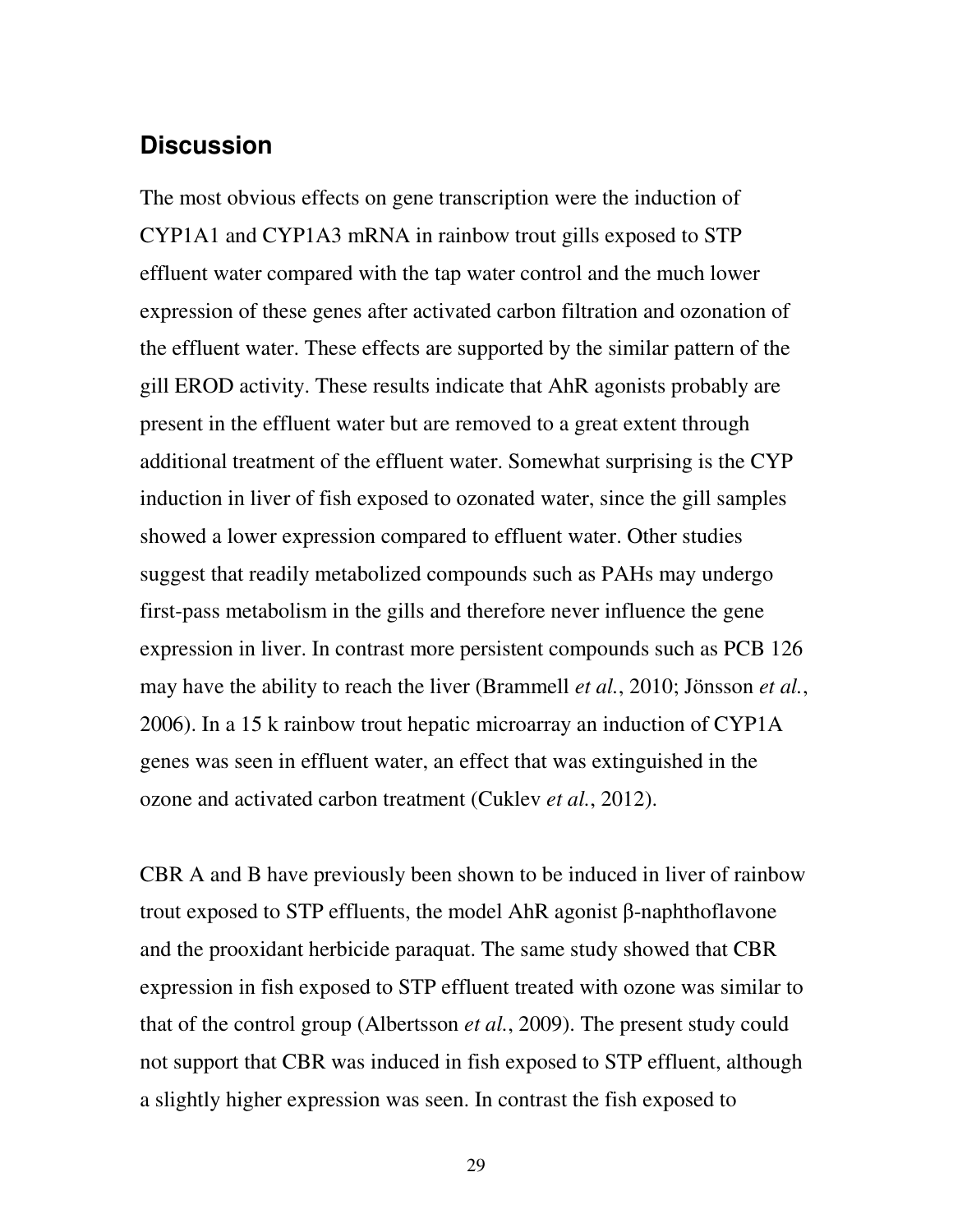ozonated effluent showed a significantly increased value of CBR A in gills compared to control. This may indicate that ozonation is not able to reduce the xenobiotic concentration or that it results in formation of new chemicals causing oxidative stress. Even though not significant the higher expression of GST A, HSP70 and MT in gills of fish exposed to ozonated effluent indicates the same. The previously mentioned 15 k rainbow trout hepatic gene expression microarray also showed increased expression of HSP70, HSP90 and GSTs in ozonated water (Cuklev *et al.*, 2012).

In the present study the estrogen responsive genes were generally not differently expressed between exposure groups. The relative expression of these genes was erratic. Typically a few fish per group, especially in the control showed high values compared to the rest, making the standard deviation large. In other studies these estrogen responsive genes are usually induced in effluent water and down regulated in groups exposed to additionally treated water (Cuklev *et al.*, 2012; Stalter *et al.*, 2010b). The difference seen in the present study made in the Käppala STP compared to other studies is hard to interpret since similar treatments are used in all the STPs studied. One possible reason for our result may be that sewage effluents do not only contain estrogenic substances but also anti-estrogenic substances. The anti-estrogenic effects are usually masked by the stronger estrogenic effect (Conroy *et al.*, 2007; Stalter *et al.*, 2011). If in this case the estrogenic substances were already at low concentrations in effluent water the anti-estrogenic substances might have had a detectable effect by down regulating the estrogen responsive genes.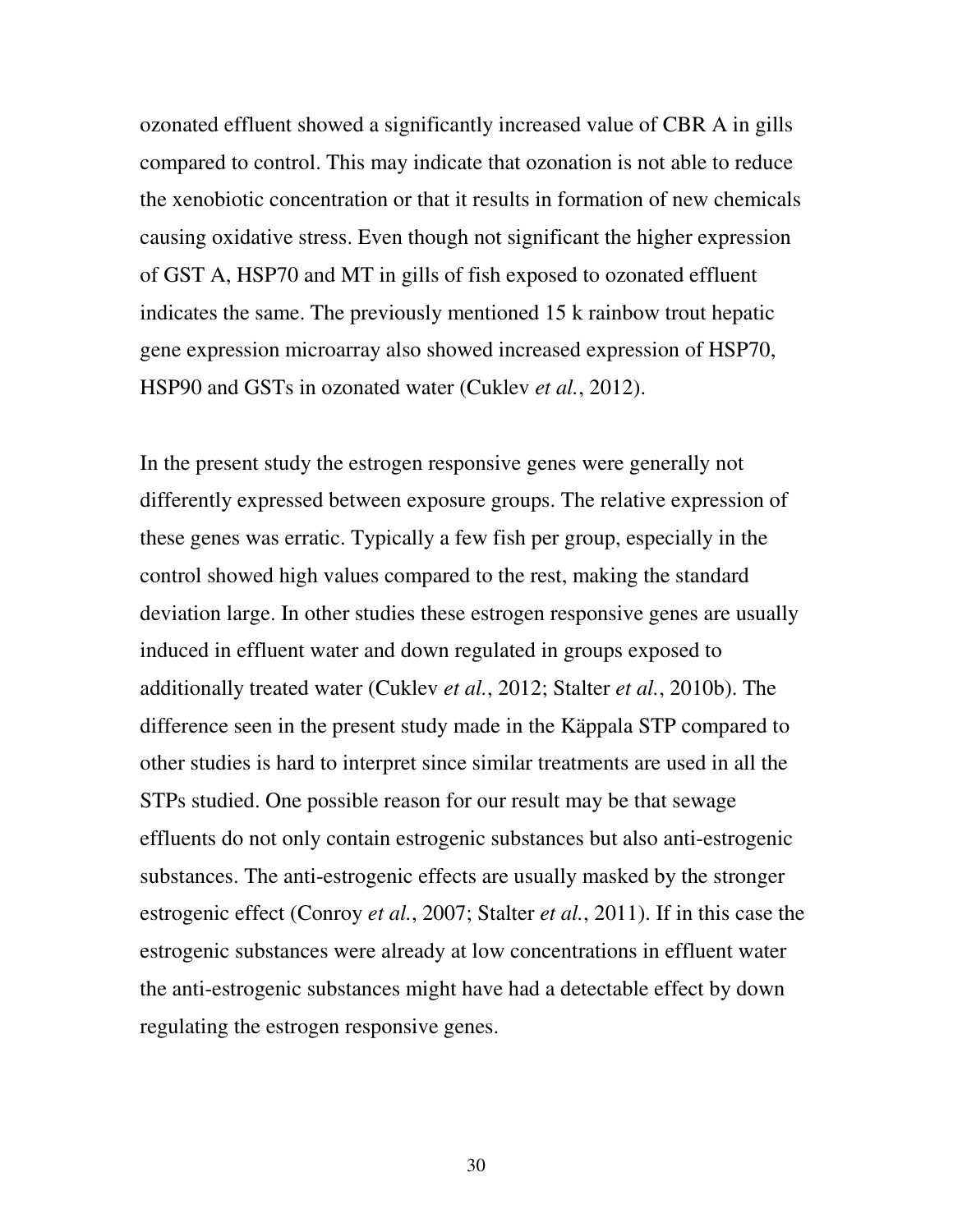The qPCR method used in this study is highly sensitive for detecting changes in gene regulation. Then again this sensitivity only applies for the analyzed genes which in this study are involved in xenobiotic metabolism, oxidative stress and the response to estrogen exposure. The genes were chosen because they have previously been shown to be influenced in fish exposed to sewage effluent. They just make up a tiny part of a vast set of genes that are possibly influenced. There are more exploratory methods capable of detecting more general responses in exposed organisms. For instance using the previously mentioned 15 k gene expression microarray permits analysis of a large set of genes and determination of which genes that are the most different between treatments. The method gives a chance of detecting changes in gene expression that may go unnoticed if only a few genes are analyzed, but on the other hand microarrays are not as sensitive as qPCR in detecting small changes in gene expression (Cuklev *et al.*, 2012). Another exploratory method is to study the metabolome. In a recent study blood plasma of rainbow trout exposed to differently treated sewage water was analyzed for changes in metabolic fluxes (Samuelsson *et al.*, 2011). Metabolites will always be present in a living organism, but the metabolic profile will differ depending on the condition of the organism. The authors report that fish exposed to activated carbon filtered water had a similar metabolomic profile as control fish exposed to tap water. However the fish exposed to ozonated water (15 mg/l) showed diverging metabolomic profiles. For instance these fish had an increase in blood glucose which is a suggested response to stressors (Samuelsson *et al.*, 2011). Metabolomics may be excellent for finding differences between treatment groups but the data collected is vast and can be very hard to interpret. Besides tests in fish there are also ecotoxicological studies where organisms from different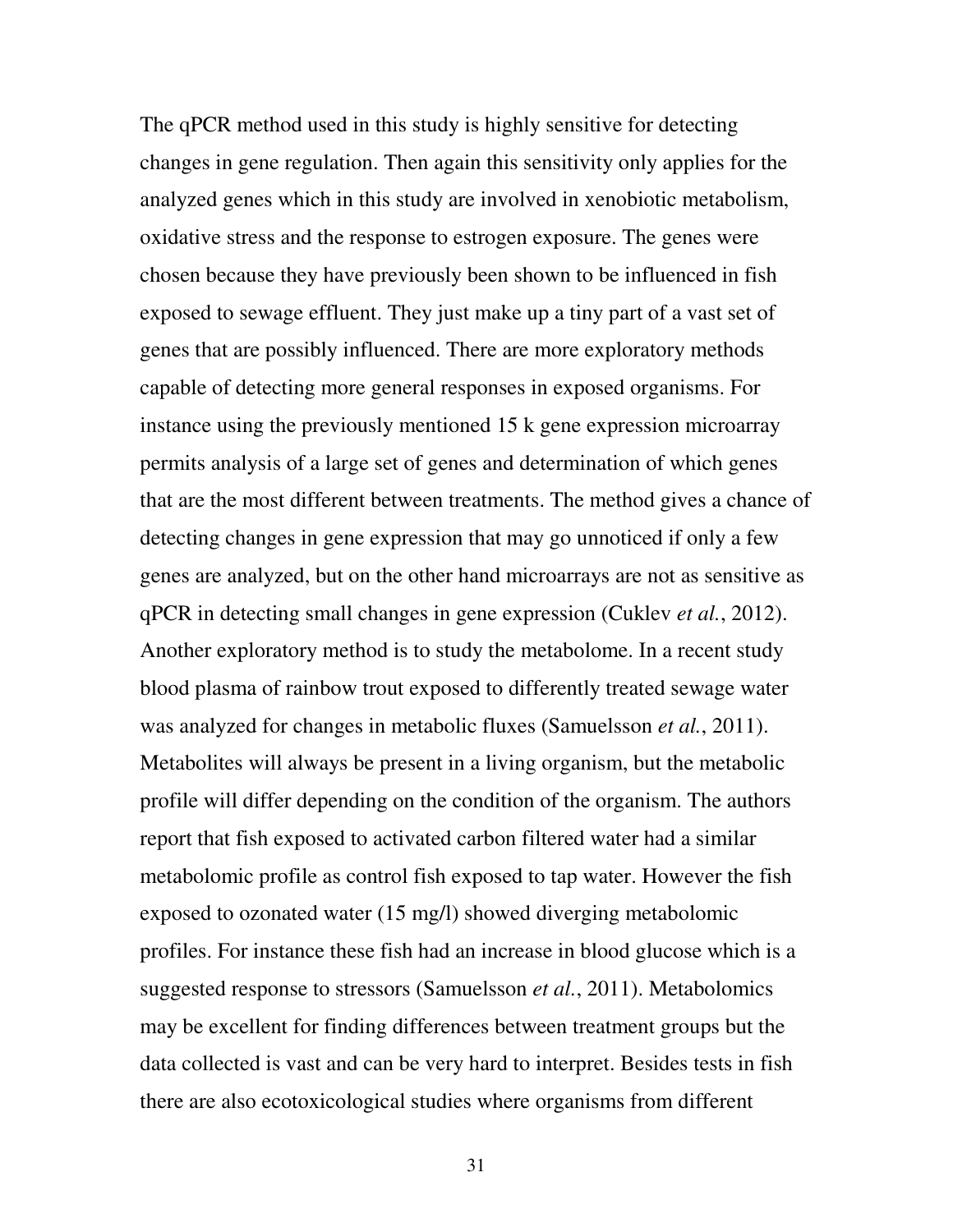trophic levels have been exposed to sewage effluent including additionally treated water. One study performed on a bacterium, a micro alga, a macro alga, a crustacean and embryos of a fish showed decreased negative effects of ozonated water compared to regular effluent (Lundström *et al.*, 2010a). Another study made on copepods also reports decreased adverse effects by ozonating the sewage effluent (Lundström *et al.*, 2010b). Other studies show that ozonation may in fact increase toxicity compared to effects caused by effluent or control water. Effects such as inhibition of growth in aquatic plants, increased mortality and emergence time of insect larvae, decreased biomass and number of aquatic worms and decreased survival of daphnids have been reported (Magdeburg *et al.*, 2012; Stalter *et al.*, 2010a). Furthermore a study on early life stages of rainbow trout showed reduced growth and increased mortality of fish exposed to ozonated water compared to effluent water (Stalter *et al.*, 2010b). The negative effects of ozonation mentioned in the three latter studies were all reduced by sand filtration post ozonation, indicating that an additional step after ozonation may be able to reduce the putative toxic byproducts.

In the present study no chemical analysis of the water was made, and consequently no conclusions can be drawn regarding what substance caused the induction or reduction in gene expression. In a number of the studies cited they have measured pharmaceuticals in the differently treated water and seen a great reduction by ozonation and activated carbon filtration. Even then it is hard to make any connection between reduced amounts of pharmaceuticals and biological responses since there are other chemicals present in the water which are not measured.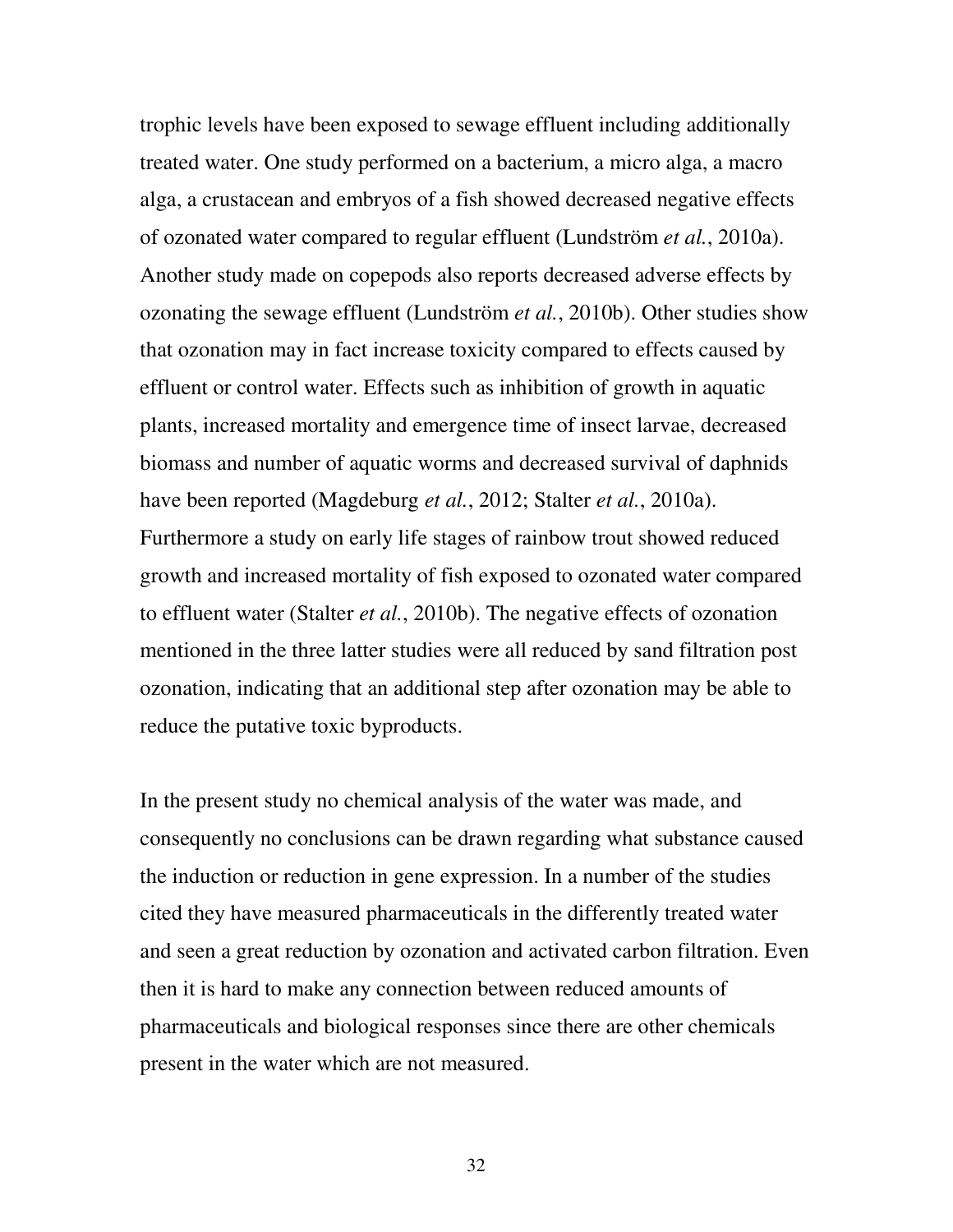## **Conclusion**

The aim of this study was to evaluate whether the additional treatments steps ozonation and activated carbon were able to reduce the amount of biologically active substances appearing in STP effluent water. The most solid evidence that these methods are in fact able to reduce the amount of chemicals was the reduction of EROD activity, CYP1A1 and CYP1A3 mRNA expression in fish following activated carbon filtration and ozonation compared to the effluent. The liver induction of CYPs in fish exposed to ozonated water may be due to fairly persistent AhR agonists. Although not significant in most cases the fish exposed to activated carbon treated water showed a slightly lower expression of most genes compared to fish exposed to effluent water, indicating the efficiency and relative safety of activated carbon. Regarding the genes involved in stress responses no solid conclusion can be made from the results. Nonetheless the expression of these genes was somewhat higher in the fish exposed to ozonated water. The expression of the estrogen responsive genes showed almost no difference between exposure groups, the most obvious conclusion would be that estrogenic contaminants already are at low concentrations not influencing these genes, but the possible antagonistic effects of anti-estrogens can not be excluded.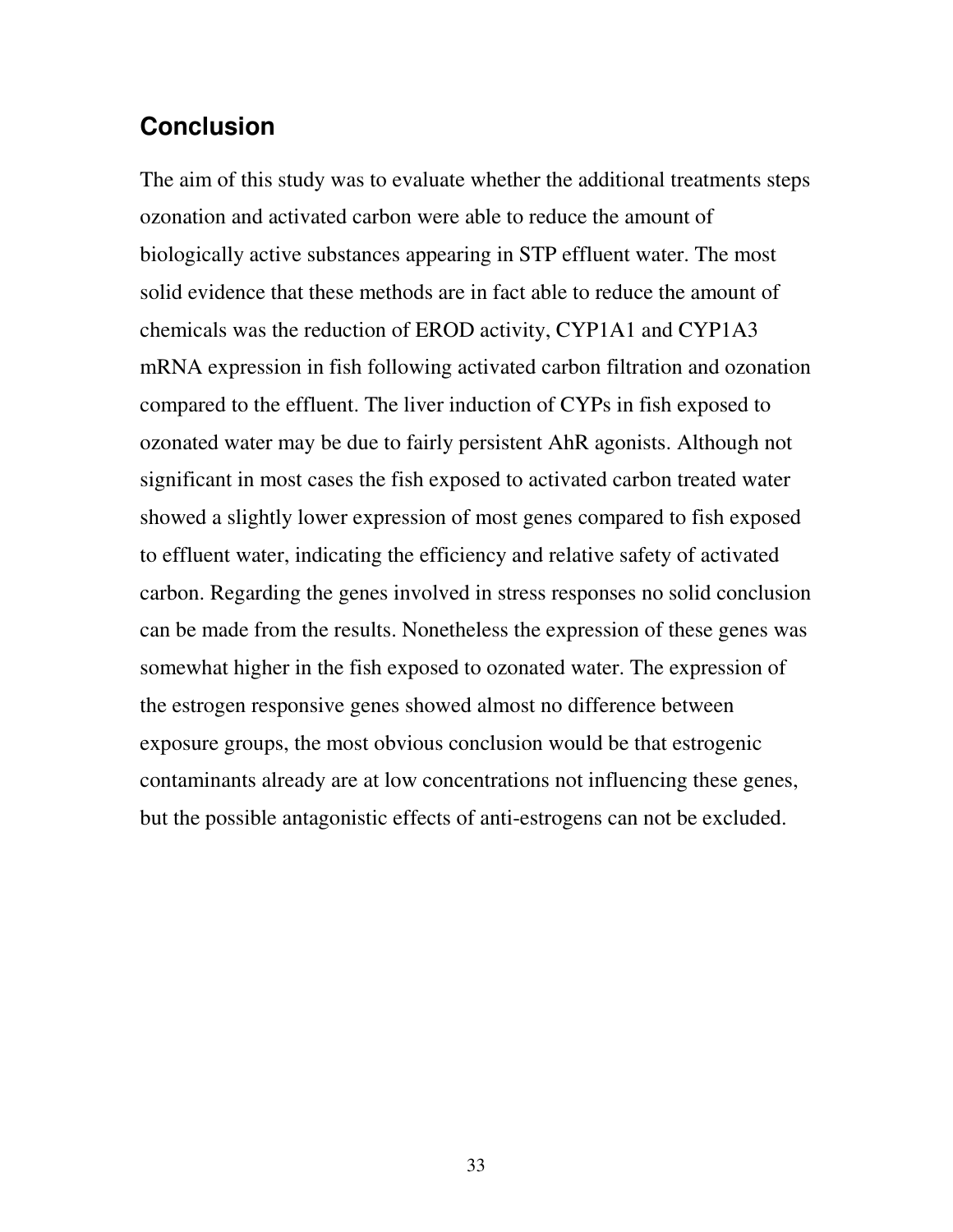# **References**

- Albertsson E, Larsson DGJ, Förlin L. 2009. Induction of hepatic carbonyl reductase/20β-hydroxysteroid dehydrogenase mrna in rainbow trout downstream from sewage treatment works -possible roles of aryl hydrocarbon receptor agonists and oxidative stress. Aquatic Toxicology 97:243-249.
- Apotekens Service. 2013. Läkemedelsförsäljningen i sverige 2012. http://www.apotekensservice.se/Documents/statistik/lakemedelsforsalj ning\_sverige\_2012.pdf. 2013-04-15.
- Bjerregaard LB, Korsgaard B, Bjerregaard P. 2006. Intersex in wild roach (rutilus rutilus) from danish sewage effluent-receiving streams. Ecotoxicology and Environmental Safety 64:321-328.
- Blazer VS, Iwanowicz LR, Iwanowicz DD, Smith DR, Young JA, Hedrick JD, Foster SW, Reeser SJ. 2007. Intersex (testicular oocytes) in smallmouth bass from the potomac river and selected nearby drainages. Journal of Aquatic Animal Health 19:242-253.
- Brammell B, McClain JS, Oris J, Price D, Birge W, Elskus A. 2010. Cyp1a expression in caged rainbow trout discriminates among sites with various degrees of polychlorinated biphenyl contamination. Archives of Environmental Contamination and Toxicology 58:772-782.
- Brodin T, Fick J, Jonsson M, Klaminder J. 2013. Dilute concentrations of a psychiatric drug alter behavior of fish from natural populations. Science 339:814-815.
- Buhler DR, Wang-Buhler J-L. 1998. Rainbow trout cytochrome p450s: Purification, molecular aspects, metabolic activity, induction and role in environmental monitoring. Comparative Biochemistry and Physiology Part C: Pharmacology, Toxicology and Endocrinology 121:107-137.
- Camacho-Muñoz D, Martín J, Santos JL, Aparicio I, Alonso E. 2010. Occurrence, temporal evolution and risk assessment of pharmaceutically active compounds in doñana park (spain). Journal of Hazardous Materials 183:602-608.
- Cao Z, Hong J, Peterson RE, Aiken JM. 2000. Characterization of cyp1a1 and cyp1a3 gene expression in rainbow trout (oncorhynchus mykiss). Aquatic Toxicology 49:101-109.
- Carballa M, Omil F, Lema JM, Llompart Ma, García-Jares C, Rodríguez I, Gómez M, Ternes T. 2004. Behavior of pharmaceuticals, cosmetics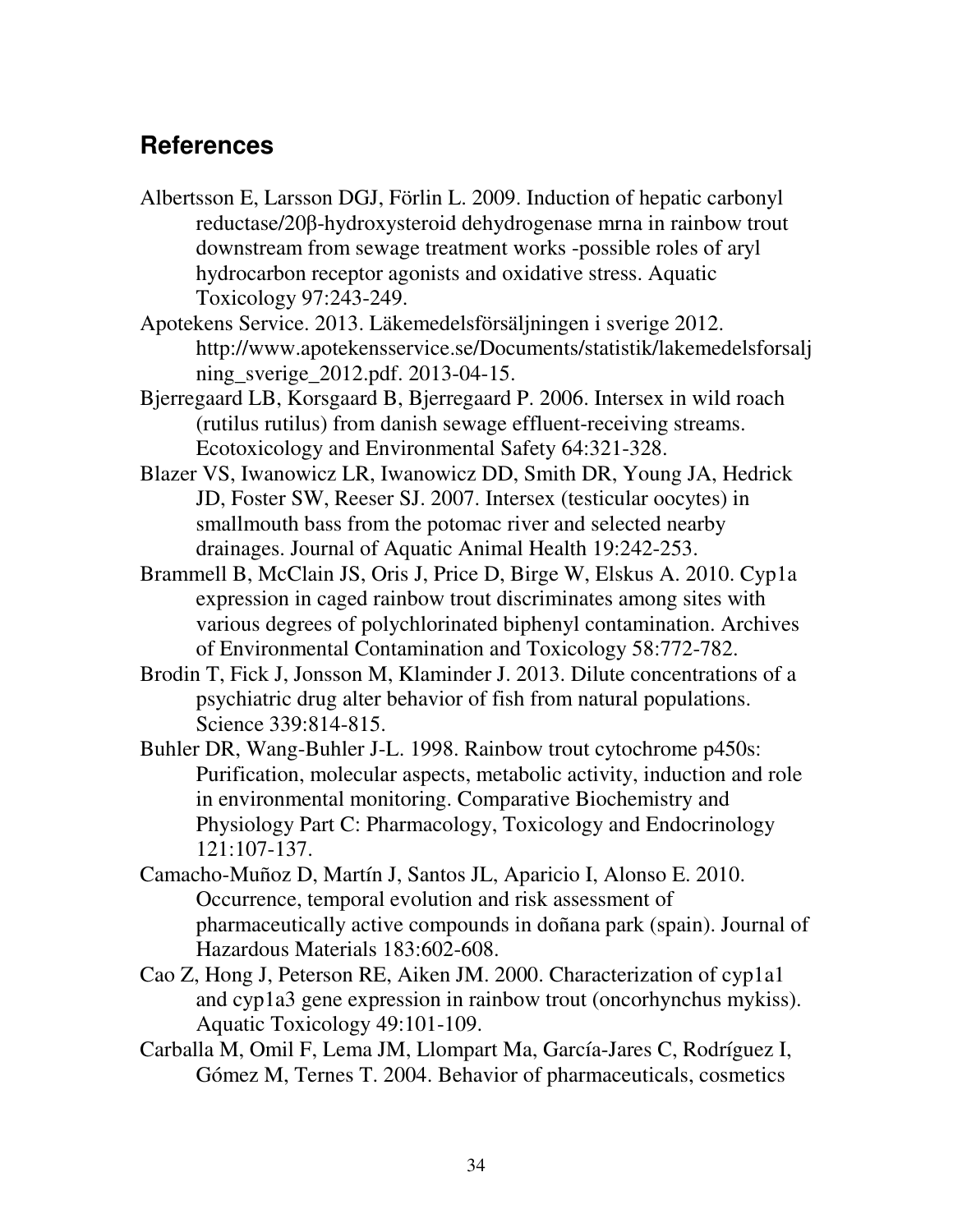and hormones in a sewage treatment plant. Water Research 38:2918- 2926.

- Carpené E, Andreani G, Isani G. 2007. Metallothionein functions and structural characteristics. Journal of Trace Elements in Medicine and Biology 21, Supplement 1:35-39.
- Christen V, Hickmann S, Rechenberg B, Fent K. 2010. Highly active human pharmaceuticals in aquatic systems: A concept for their identification based on their mode of action. Aquatic Toxicology 96:167-181.
- Conroy O, Sáez AE, Quanrud D, Ela W, Arnold RG. 2007. Changes in estrogen/anti-estrogen activities in ponded secondary effluent. Science of The Total Environment 382:311-323.
- Cuklev F, Gunnarsson L, Cvijovic M, Kristiansson E, Rutgersson C, Bjorlenius B, Larsson DGJ. 2012. Global hepatic gene expression in rainbow trout exposed to sewage effluents: A comparison of different sewage treatment technologies. Science of The Total Environment 427:106-114.
- D'Ascenzo G, Di Corcia A, Gentili A, Mancini R, Mastropasqua R, Nazzari M, Samperi R. 2003. Fate of natural estrogen conjugates in municipal sewage transport and treatment facilities. Science of The Total Environment 302:199-209.
- Gagné F, André C, Cejka P, Gagnon C, Blaise C. 2007. Toxicological effects of primary-treated urban wastewaters, before and after ozone treatment, on freshwater mussels (elliptio complanata). Comparative Biochemistry and Physiology Part C: Toxicology & Pharmacology 145:542-552.
- Haq F, Mahoney M, Koropatnick J. 2003. Signaling events for metallothionein induction. Mutation Research/Fundamental and Molecular Mechanisms of Mutagenesis 533:211-226.
- He S, Liang X-F, Sun J, Shen D. 2013. Induction of liver gst transcriptions by tert-butylhydroquinone reduced microcystin-lr accumulation in nile tilapia (oreochromis niloticus). Ecotoxicology and Environmental Safety.
- Hellou J, Ross N, Moon T. 2012. Glutathione, glutathione s-transferase, and glutathione conjugates, complementary markers of oxidative stress in aquatic biota. Environmental Science and Pollution Research 19:2007-2023.
- Hyllner SJ, Westerlund L, Olsson P-E, Schopen A. 2001. Cloning of rainbow trout egg envelope proteins: Members of a unique group of structural proteins. Biology of Reproduction 64:805-811.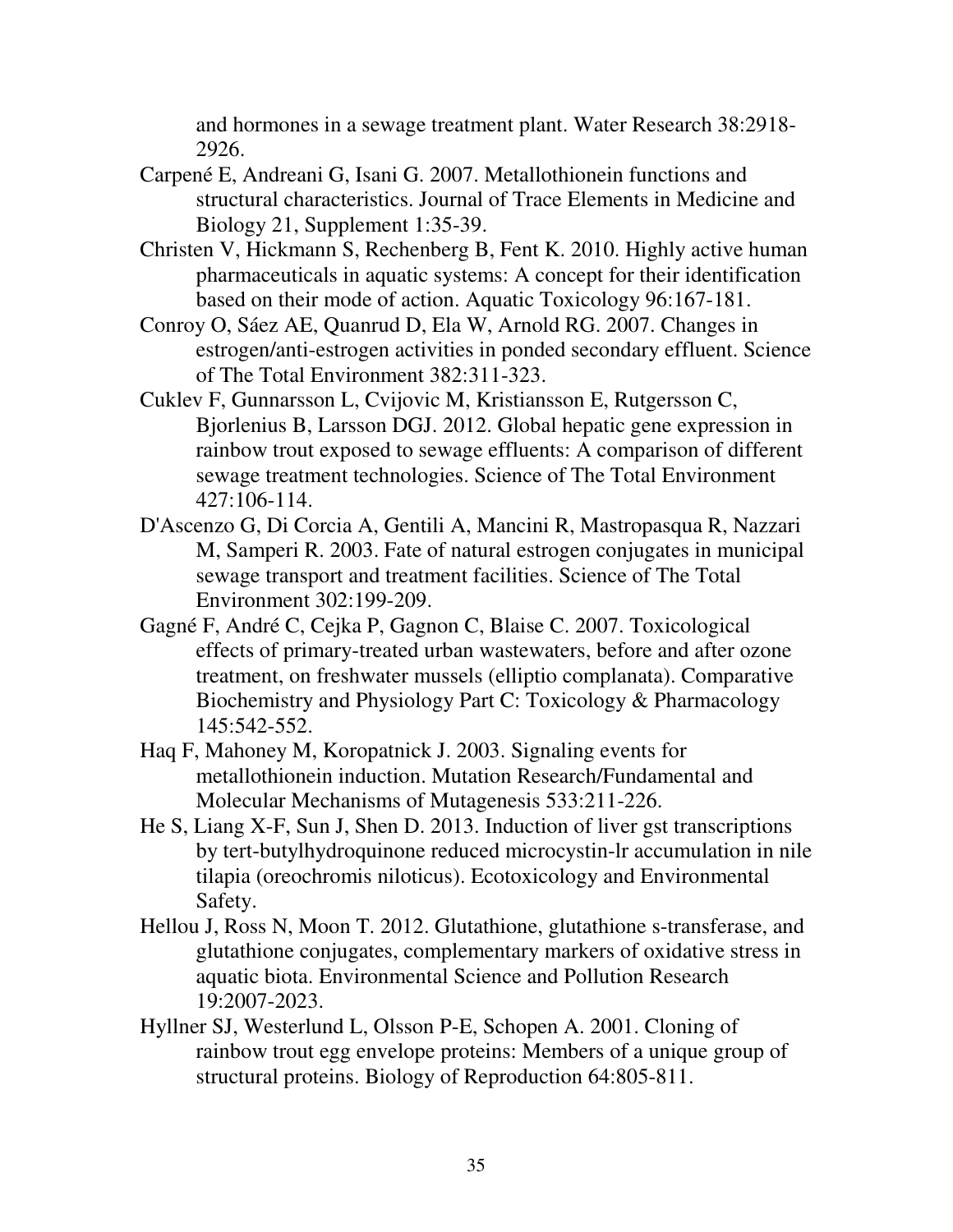- Jobling S, Nolan M, Tyler CR, Brighty G, Sumpter JP. 1998. Widespread sexual disruption in wild fish. Environmental Science & Technology 32:2498-2506.
- Jönsson EM, Brandt I, Brunström B. 2002. Gill filament-based erod assay for monitoring waterborne dioxin-like pollutants in fish. Environmental Science & Technology 36:3340-3344.
- Jönsson EM, Abrahamson A, Brunström B, Brandt I. 2006. Cytochrome p4501a induction in rainbow trout gills and liver following exposure to waterborne indigo, benzo[a]pyrene and 3,3´,4,4´,5 pentachlorobiphenyl. Aquatic Toxicology 79:226-232.
- Jönsson ME, Gao K, Olsson JA, Goldstone JV, Brandt I. 2010. Induction patterns of new cyp1 genes in environmentally exposed rainbow trout. Aquatic Toxicology 98:311-321.
- Kaplan S. 2013. Review: Pharmacological pollution in water. Critical Reviews in Environmental Science and Technology 43:1074-1116.
- Kelly SA, Havrilla CM, Brady TC, Abramo KH, Levin ED. 1998. Oxidative stress in toxicology: Established mammalian and emerging piscine model systems. Environmental Health Perspectives 106:375-384.
- Kidd KA, Blanchfield PJ, Mills KH, Palace VP, Evans RE, Lazorchak JM, Flick RW. 2007. Collapse of a fish population after exposure to a synthetic estrogen. Proceedings of the National Academy of Sciences of the United States of America 104:8897-8901.
- Käppalaförbundet. 2010. Avloppsvatten. Från förorenat till renat. http://www.kappala.se/Global/Informationsmaterial/Avloppsfolder.pd f. 2013-05-02.
- Larsson DGJ, de Pedro C, Paxeus N. 2007. Effluent from drug manufactures contains extremely high levels of pharmaceuticals. Journal of Hazardous Materials 148:751-755.
- Leaver MJ, Wright J, George SG. 1997. Structure and expression of a cluster of glutathione s-transferase genes from a marine fish, the plaice (pleuronectes platessa). Pages 405-412.
- Leaver MJ, George SG. 1998. A piscine glutathione s-transferase which efficiently conjugates the end-products of lipid peroxidation. Marine Environmental Research 46:71-74.
- Lee S-J, Buhler DR. 2003. Cloning, tissue distribution, and functional studies of a new cytochrome p450 3a subfamily member, cyp3a45, from rainbow trout (oncorhynchus mykiss) intestinal ceca. Archives of Biochemistry and Biophysics 412:77-89.
- Lundström E, Adolfsson-Erici M, Alsberg T, Björlenius B, Eklund B, Lavén M, Breitholtz M. 2010a. Characterization of additional sewage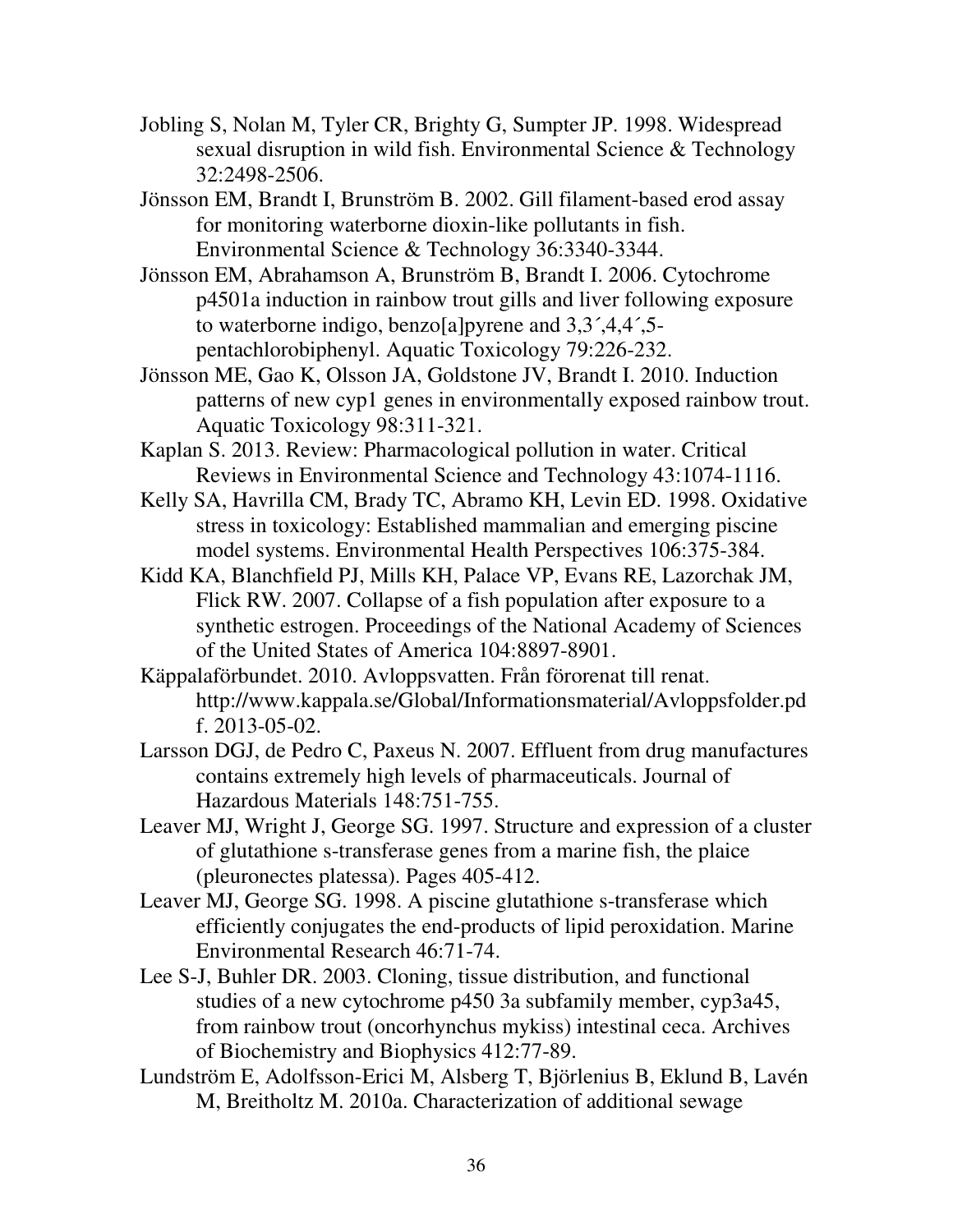treatment technologies: Ecotoxicological effects and levels of selected pharmaceuticals, hormones and endocrine disruptors. Ecotoxicology and Environmental Safety 73:1612-1619.

- Lundström E, Björlenius B, Brinkmann M, Hollert H, Persson J-O, Breitholtz M. 2010b. Comparison of six sewage effluents treated with different treatment technologies -population level responses in the harpacticoid copepod nitocra spinipes. Aquatic Toxicology 96:298- 307.
- Magdeburg A, Stalter D, Oehlmann J. 2012. Whole effluent toxicity assessment at a wastewater treatment plant upgraded with a full-scale post-ozonation using aquatic key species. Chemosphere 88:1008- 1014.
- Martìn J, Camacho-Muñoz D, Santos JL, Aparicio I, Alonso E. 2012. Occurrence of pharmaceutical compounds in wastewater and sludge from wastewater treatment plants: Removal and ecotoxicological impact of wastewater discharges and sludge disposal. Journal of Hazardous Materials 239-240:40-47.
- Mommsen TP, Walsh PJ. 1988. Vitellogenesis and oocyte assembly. Fish Physiology 11:347-406.
- Naturvårdsverket. 2010. Rening av avloppsvatten i Sverige. http://www.naturvardsverket.se/Documents/publikationer6400/978- 91-620-8629-9.pdf. 2013-03-20.
- Oulton RL, Kohn T, Cwiertny DM. 2010. Pharmaceuticals and personal care products in effluent matrices: A survey of transformation and removal during wastewater treatment and implications for wastewater management. Journal of Environmental Monitoring 12:1956-1978.
- Padmini E, Whitacre DMM. 2010. Physiological adaptations of stressed fish to polluted environments: Role of heat shock proteins. Reviews of Environmental Contamination and Toxicology 206:1-27.
- Phillips PJ, Smith SG, Kolpin DW, Zaugg SD, Buxton HT, Furlong ET, Esposito K, Stinson B. 2010. Pharmaceutical formulation facilities as sources of opioids and other pharmaceuticals to wastewater treatment plant effluents. Environmental Science & Technology 44:4910-4916.
- Ruijter JM, Ramakers C, Hoogaars WMH, Karlen Y, Bakker O, van den Hoff MJB, Moorman AFM. 2009. Amplification efficiency: Linking baseline and bias in the analysis of quantitative pcr data. Nucleic Acids Research 37:e45-e45.
- Samuelsson LM, Björlenius B, Förlin L, Larsson DGJ. 2011. Reproducible 1h nmr-based metabolomic responses in fish exposed to different